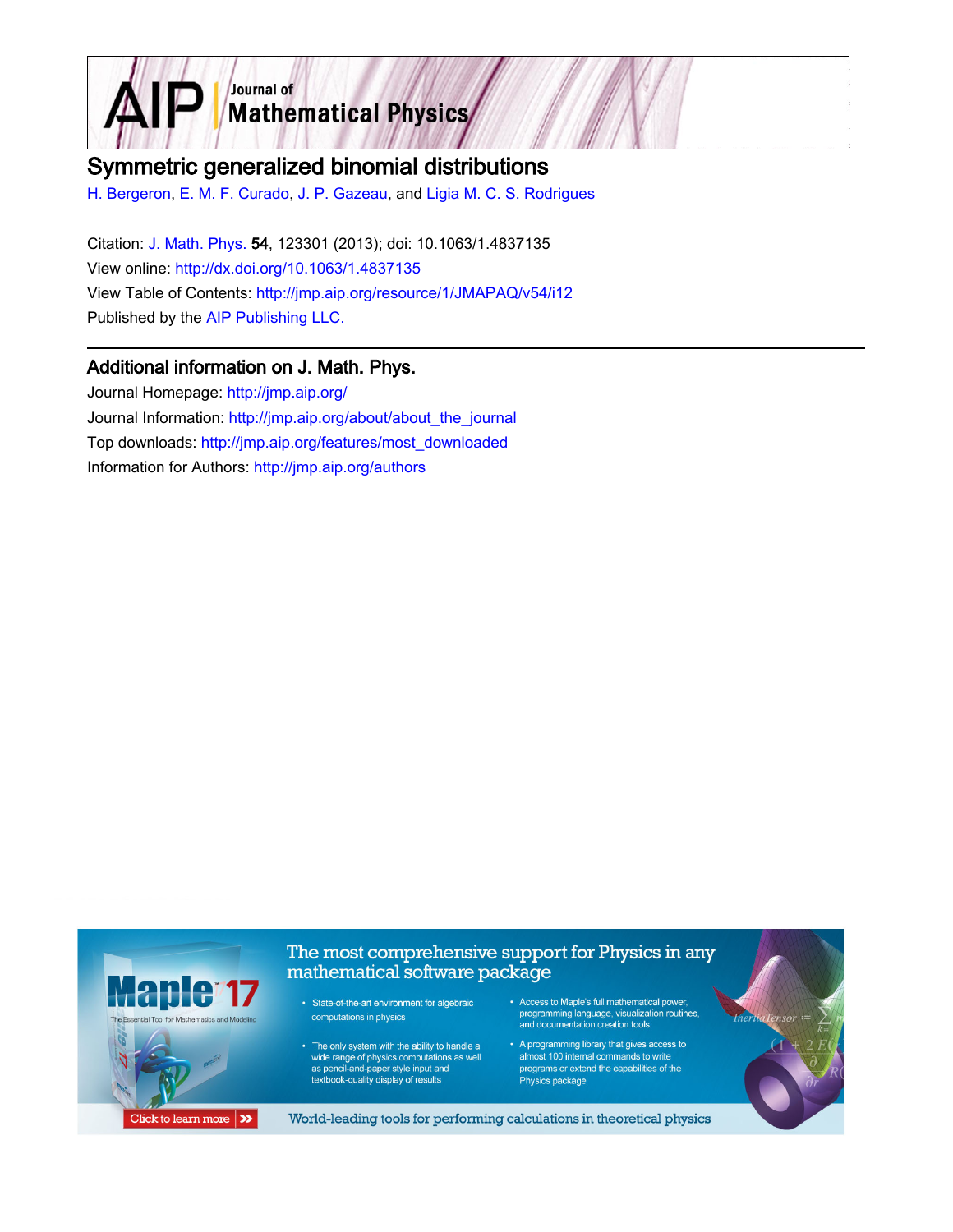

## **[Symmetric generalized binomial distributions](http://dx.doi.org/10.1063/1.4837135)**

H. Bergeron,<sup>1</sup> E. M. F. Curado,<sup>2,3</sup> J. P. Gazeau,<sup>2,4</sup> and Ligia M. C. S. Rodrigues<sup>2,a)</sup> <sup>1</sup>*Univ Paris-Sud, ISMO, UMR 8214, 91405 Orsay, France* <sup>2</sup>*Centro Brasileiro de Pesquisas Fisicas, Rua Xavier Sigaud 150 22290-180 - Rio de Janeiro, Brazil* <sup>3</sup>*Instituto Nacional de Ciencia e Tecnologia - Sistemas Complexos, Rua Xavier Sigaud 150, ˆ 22290-180 - Rio de Janeiro, RJ, Brazil* <sup>4</sup>*APC, UMR 7164, Univ Paris Diderot, Sorbonne Paris Cite, 75205 Paris, France ´*

(Received 30 July 2013; accepted 15 November 2013; published online 9 December 2013)

In two recent articles, we have examined a generalization of the binomial distribution associated with a sequence of positive numbers, involving asymmetric expressions of probabilities that break the symmetry *win-loss*. We present in this article another generalization (always associated with a sequence of positive numbers) that preserves the symmetry *win-loss*. This approach is also based on generating functions and presents constraints of non-negativeness, similar to those encountered in our previous articles. © 2013 AIP Publishing LLC. [\[http://dx.doi.org/10.1063/1.4837135\]](http://dx.doi.org/10.1063/1.4837135)

#### **I. INTRODUCTION**

In two previous papers,<sup>1,[2](#page-16-0)</sup> we have introduced Bernoulli-like (or binomial-like) distributions associated to arbitrary sequences of positive numbers and we have given a set of interesting properties. These distributions break the *win-loss* symmetry of the ordinary binomial distribution. In general, they are formal because they are not always positive. We have proved in Ref. [1](#page-16-0) that for a certain class of such sequences the corresponding Bernoulli-like distributions are nonnegative and possess a Poisson-like limit law. We also discussed the question of non-negativeness in the general case and we examined under which conditions a probabilistic interpretation can be given to the proposed binomial-like distribution. In Ref. [2,](#page-16-0) we gave a different approach based on generating functions that allowed to avoid the previous difficulties: the constraints of non-negativeness were automatically fulfilled and a great number of analytical examples became available.

Our previous studies were mainly motivated by the construction and applications of nonlinear coherent states (Ref. [3,](#page-16-0) see also Refs. [4](#page-16-0) and [5](#page-16-0) and references therein). In the present work, we give a different generalization of the binomial distribution that preserves the symmetry *win-loss* and which is more appropriate for the analysis of strongly correlated systems and their entropy behavior, as is done, for instance, in Ref. [6.](#page-16-0) In that paper, the authors present a generalized stochastic model yielding *q*-Gaussians for all ( $q \neq 1$ ). (The *q*-Gaussian is a probability distribution, arising from the maximization of the Tsallis entropy under appropriate constraints, which is suitable for strongly correlated random variables<sup>7</sup>). This is achieved by using the Laplace-de Finetti representation theorem for the Leibniz triangle rule, $8$  which embodies strict scale-invariance of interchangeable random variables. They demonstrate that strict scale invariance mandates the associated extensive entropy to be Boltzmann-Gibbs (BG). By extensive we mean that the entropy is proportional to the size, defined in a certain sense, of the system. Our symmetric distributions do not in general fulfill the Leibniz triangle rule. Indeed, we prove that the only symmetric distributions, besides the ordinary binomial case, which obey this rule are precisely those derived from a *q*-exponential. On the other side, we observe that in many other cases this rule is obeyed asymptotically as *n* goes to infinity. Finally, in the case of the *q*-exponential we show that the corresponding BG entropy is

a)Electronic addresses: [herve.bergeron@u-psud.fr,](mailto: herve.bergeron@u-psud.fr) [evaldo@cbpf.br,](mailto: evaldo@cbpf.br) [gazeau@apc.univ-paris7.fr,](mailto: gazeau@apc.univ-paris7.fr) and [ligia@cbpf.br](mailto: ligia@cbpf.br)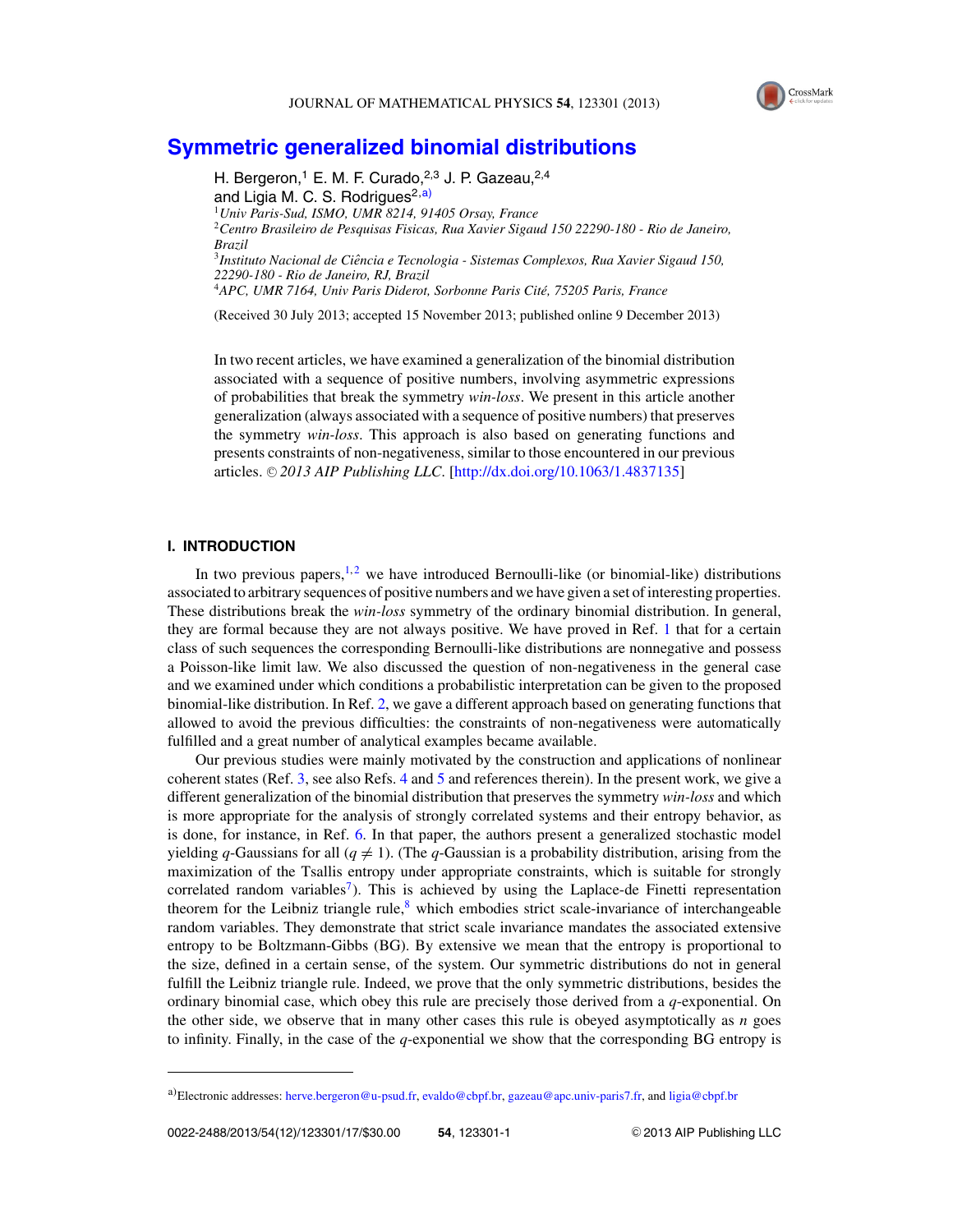<span id="page-2-0"></span>

extensive; in the cases the Leibniz rule is asymptotically verified, the BG entropy is asymptotically extensive.

The questions of non-negativeness encountered in our previous works are also present in the symmetric case and they are approached through a similar procedure. Interestingly, the characterization of generating functions compatible with the constraints of non-negativeness leads to the set of solutions already found in Ref. [2.](#page-16-0)

A potential application of our results concerns the notion of bipartite entanglement characterized by approaches involving the Tsallis *q*-entropy.[9](#page-17-0) Another application concerns the construction of coherent states built from these symmetric deformed binomial distribution, in the same way spin coherent states are built from ordinary binomial distribution.<sup>[5](#page-16-0)</sup>

In Sec. II, we review the asymmetric generalized binomial distributions, the associated generating functions, and some useful definitions from Refs. [1](#page-16-0) and [2.](#page-16-0) We develop in Sec. [III](#page-3-0) the case of symmetric generalized binomial distributions with the necessary mathematical tools. They lead to a characterization of the solutions compatible with a complete probabilistic interpretation. The generalized Poisson distribution is introduced as well. In Sec. [IV,](#page-6-0) we derive the general expression for expectation values and moments of generalized binomial distributions in the symmetric case. In Sec. [V,](#page-6-0) we present some analytical and numerical examples that illustrate the theoretical framework developed in Sec. [III.](#page-3-0) These examples belong to a class that we define as *logarithmic scale invariant generating functions.*

In Sec. [VI,](#page-11-0) we present "nonlinear spin" coherent states built from those symmetric deformed binomial distributions, and suggest possible physical applications of these deformed distributions. In Sec. [VII,](#page-13-0) we present our final comments. Technical details and relevant results with proofs are given in Appendixes [A](#page-13-0)[–E.](#page-16-0)

#### **II. THE ASYMMETRIC GENERALIZED BINOMIAL DISTRIBUTION: A BRIEF REVIEW**

For a sequence of *n* independent trials with two possible outcomes, "win" and "loss," the probability of obtaining *k* wins is given by the binomial distribution  $p_k^{(n)}(\eta)$ 

$$
p_k^{(n)}(\eta) = \binom{n}{k} \eta^k (1 - \eta)^{n-k} = \frac{n!}{(n-k)! \, k!} \, \eta^k (1 - \eta)^{n-k},\tag{1}
$$

where the parameter  $0 \le \eta \le 1$  is the probability of having the outcome "win" and  $1 - \eta$ , the outcome "loss." Therefore, we can say that the Bernoulli binomial distribution above corresponds to the sequence of non-negative integers  $n \in \mathbb{N}$ .

In two recent articles,<sup>1,[2](#page-16-0)</sup> we generalized the binomial law<sup>10</sup> using an increasing sequence of nonnegative real numbers  $\{x_n\}_{n\in\mathbb{N}}$ , where by convention  $x_0 = 0$ . The new "formal" (i.e., not necessarily positive) probabilities  $\mathfrak{p}_k^{(n)}(\eta)$  are defined as

$$
\mathfrak{p}_{k}^{(n)}(\eta) = \frac{x_{n}!}{x_{n-k}!x_{k}!} \eta^{k} p_{n-k}(\eta) \equiv \binom{x_{n}}{x_{k}} \eta^{k} p_{n-k}(\eta), \tag{2}
$$

where the factorials  $x_n$ ! are given by

$$
x_n! = x_1 x_2 \dots x_n, \quad x_0! \stackrel{\text{def}}{=} 1,
$$
 (3)

and where the polynomials  $p_n(\eta)$  are constrained by the normalization

$$
\forall n \in \mathbb{N}, \quad \sum_{k=0}^{n} \mathfrak{p}_{k}^{(n)}(\eta) = 1. \tag{4}
$$

Note that this distribution is called asymmetric in the sense that the expression (2) is not invariant under  $k \to n - k$  and  $\eta \to 1 - \eta$ , as it happens in the binomial case. The polynomials  $p_n(\eta)$ can be obtained by recurrence from Eq. (4), the first ones being  $p_0(\eta) = 1$  and  $p_1(\eta) = 1 - \eta$ . The  $p_n = \mathfrak{p}_0^{(n)}$  possess a probabilistic interpretation as long as  $\mathfrak{p}_k^{(n)}$  are themselves probabilities. This latter condition holds only if the  $p_n(\eta)$  are nonnegative. Therefore, non-negativeness of the  $p_n$  for  $\eta \in [0, 1]$  is a key-point to preserve the statistical interpretation. In this case, the quantity  $p_k^{(n)}(\eta)$  can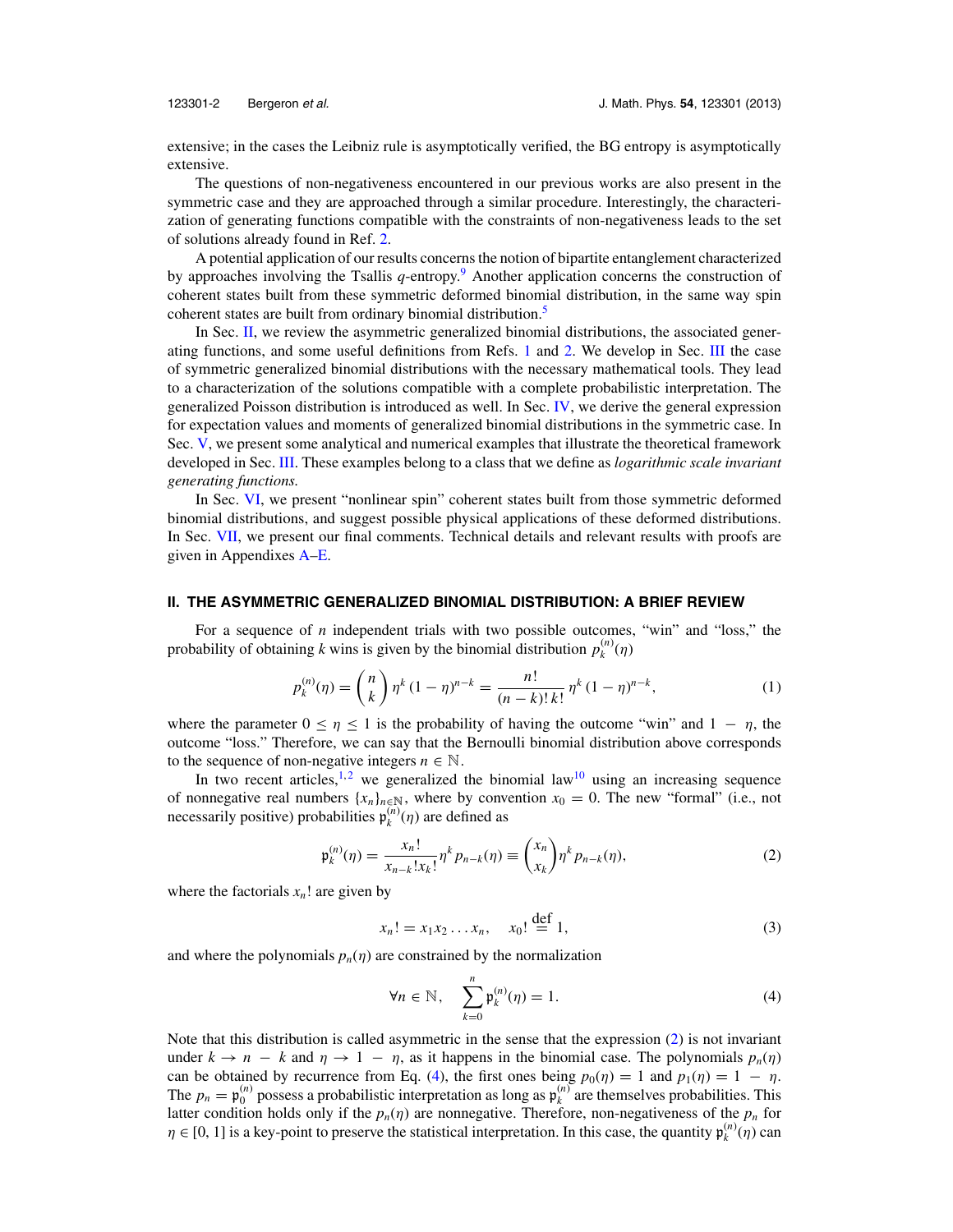<span id="page-3-0"></span>

still be interpreted as the probability of having *k* wins and *n* − *k* losses in a sequence of *correlated n* trials. But, due to the asymmetry, there can be bias favoring either win or loss, even in the case  $n = 1/2$ .

In order to analyze this positiveness constraint and characterize the solutions, an analysis based on generating functions has been developed in Ref. [2.](#page-16-0)

In Ref. [1,](#page-16-0) it was proved that the analytical function

$$
\mathcal{N}(t) = \sum_{n=0}^{\infty} \frac{t^n}{x_n!}
$$
\n(5)

gives the generating function of  $p_k(\eta)$  (independently of the non-negativeness question) thanks to

$$
\frac{\mathcal{N}(t)}{\mathcal{N}(\eta t)} = \sum_{k=0}^{\infty} p_k(\eta) \frac{t^k}{x_k!}
$$
\n(6)

we defined in Ref. [2](#page-16-0) the set  $\Sigma$  as the set of entire series  $\mathcal{N}(t) = \sum_{n=0}^{\infty} a_n t^n$  possessing a nonvanishing radius of convergence and verifying  $a_0 = 1$  and  $\forall n \geq 1, a_n > 0$ . We associate to each of these functions N the positive sequence  ${x_n}_{n \in \mathbb{N}}$  defined as  $x_0 = 0$  and  $\forall n \ge 1$ ,  $x_n = a_{n-1}/a_n$  $= n \mathcal{N}^{(n-1)}(0)/\mathcal{N}^{(n)}(0)$ . Then we obtain  $a_n = 1/(x_n!)$  and the definition of Eq. (5) is recovered. We also defined  $\Sigma_0$  as the set of entire series  $f(z) = \sum_{n=0}^{\infty} a_n z^n$  possessing a non-vanishing radius of convergence and verifying the conditions  $a_0 = 0$ ,  $a_1 > 0$  and  $\forall n \ge 2$ ,  $a_n \ge 0$ . Finally, we proved that

$$
\Sigma_+ := \{ \mathcal{N} \in \Sigma \mid \forall \eta \in [0, 1[, \ p_n(\eta) > 0 \} = \{ e^F \mid F \in \Sigma_0 \};\tag{7}
$$

 $\Sigma_{+}$  is the set of generating functions solving the non-negativeness problem.

An interesting property reenforcing the probabilistic interpretation is the Poisson-like limit of the asymmetric deformed binomial distribution. If the sequence  $\{x_n\}_{n\in\mathbb{N}}$  is such that, at fixed finite *m*,  $lim_{n\to\infty}$  $\frac{x_n - m}{x_n} = 1$ , then the limit when  $n \to \infty$  of  $\mathfrak{p}_k^{(n)}(\eta)$  with  $\eta = \frac{t}{x_n}$  is equal to  $\frac{1}{\mathcal{N}(t)} \frac{t^k}{x_k!}$ .

#### **III. THE SYMMETRIC GENERALIZED BINOMIAL DISTRIBUTION**

Using the notations of Sec. [II,](#page-2-0) we propose to study the following generalization of the binomial distribution:

$$
\mathfrak{p}_k^{(n)}(\eta) = \frac{x_n!}{x_{n-k}!x_k!} q_k(\eta) q_{n-k} (1 - \eta), \qquad (8)
$$

where the  $\{x_n\}$  is a non-negative sequence and the  $q_k(\eta)$  are polynomials of degree *k*, while  $\eta$  is a running parameter on the interval [0, 1]. The  $\mathfrak{p}_k^{(n)}(\eta)$  are constrained by:

(a) the normalization

$$
\forall n \in \mathbb{N}, \quad \forall \eta \in [0, 1], \quad \sum_{k=0}^{n} \mathfrak{p}_{k}^{(n)}(\eta) = 1,\tag{9}
$$

(b) the non-negativeness condition (due to statistical interpretation)

$$
\forall n, k \in \mathbb{N}, \quad \forall \eta \in [0, 1], \quad \mathfrak{p}_k^{(n)}(\eta) \ge 0. \tag{10}
$$

The normalization condition (9) applied to the case  $n = 0$  leads to

$$
\forall \eta \in [0, 1], \quad \mathfrak{p}_0^{(0)}(\eta) = q_0(\eta)q_0(1 - \eta) = 1. \tag{11}
$$

Since  $q_0$  is assumed to be a polynomial of degree 0, we deduce that  $q_0(\eta) = \pm 1$ . In all the remainder, *we assume*

$$
q_0(\eta) = 1.\tag{12}
$$

Using this value of  $q_0$  we deduce

$$
\forall n \in \mathbb{N}, \quad \forall \eta \in [0, 1], \quad \mathfrak{p}_0^{(n)}(\eta) = q_n(1 - \eta). \tag{13}
$$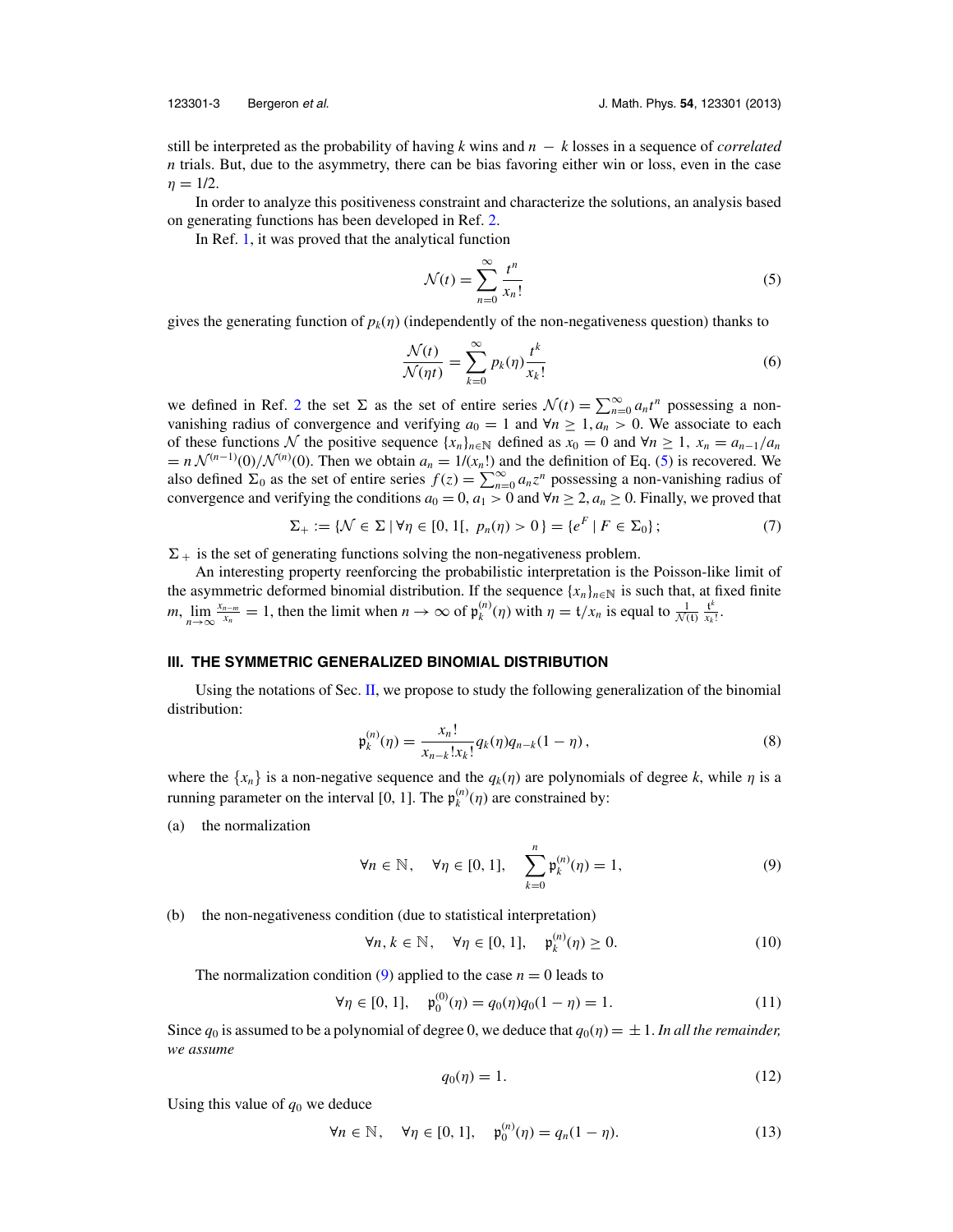<span id="page-4-0"></span>Therefore, the non-negativeness condition [\(10\)](#page-3-0) is equivalent to the non-negativeness of the polynomials  $q_n$  on the interval [0, 1]. Here, like in the asymmetric case, the quantity  $\mathfrak{p}_k^{(n)}(\eta)$  can be interpreted as the probability of having *k* wins and *n* − *k* losses in a sequence of *correlated n* trials. Besides, as we recover the invariance under  $k \to n - k$  and  $\eta \to 1 - \eta$  of the binomial distribution, no bias (in the case  $\eta = 1/2$ ) can exist favoring either win or loss.

#### **A. Generating functions**

Setting aside the non-negativeness condition, different generating functions (and different sets of polynomials) can be associated with the conditions expressed above. Indeed, given a sequence  ${x_n}$  and its generalized exponential  $\mathcal{N}(t)$  introduced in [\(5\)](#page-3-0), we define the related generating function as

$$
F(\eta;t) := \sum_{n=0}^{\infty} \frac{q_n(\eta)}{x_n!} t^n.
$$
 (14)

Due to the normalization property  $(9)$ , it is easy to show that

$$
F(\eta; t) F(1 - \eta; t) = \mathcal{N}(t), \qquad (15)
$$

which is a nonlinear functional equation for the variable  $\eta$  with a given boundary condition. The general solution is found from Ref. [11](#page-17-0)

$$
F(\eta;t) = \pm \sqrt{\mathcal{N}(t)} e^{\Phi(\eta,1-\eta;t)}, \qquad (16)
$$

where the arbitrary function  $\Phi(x, y; t)$  is antisymmetric with respect to the permutation of variables  $x$  and  $y$ ,  $\Phi(x, y; t) = -\Phi(y, x; t)$ .

#### **B. The simplest class of generating functions**

The simplest generating function giving rise to polynomials of binomial type<sup>[12](#page-17-0)</sup> corresponds to the choice  $\Phi(x, y; t) = (x - y)\varphi(t)$ , together with positive sign in (16) and the boundary condition

$$
F(0; t) = 1 \Leftrightarrow F(1; t) = \mathcal{N}(t).
$$
\n<sup>(17)</sup>

This leads to  $\mathcal{N}(t) = e^{2\Phi(1,0;t)} = e^{2\varphi(t)}$  and eventually to

$$
F(\eta; t) = e^{(2\eta)\varphi(t)} = (\mathcal{N}(t))^{\eta}.
$$
 (18)

Hence, starting from Eq. [\(5\)](#page-3-0) and a  $x_n$ -generating function  $\mathcal{N}(t) \in \Sigma$  (the definition of  $\Sigma$  was given above), let us define the functions  $q_n$  as

$$
\forall \eta \in [0, 1], \quad \mathcal{N}(t)^{\eta} = \sum_{n=0}^{\infty} q_n(\eta) \frac{t^n}{x_n!}.
$$
 (19)

This definition makes sense since:

- (a)  $\mathcal{N} \in \Sigma$  implies that  $\mathcal N$  is analytical around  $t = 0$ ,
- (b)  $\mathcal{N} \in \Sigma$  implies  $\mathcal{N}(0) = 1$ .

Then  $\ln(\mathcal{N}(t))$  is analytical around  $t = 0$ , and therefore  $\mathcal{N}(t)^{\eta} = \exp(\eta \ln(\mathcal{N}(t)))$  possesses a convergent series expansion around  $t = 0$  (for all  $\eta \in \mathbb{C}$ ). The functions  $q_n$  defined by (19) verify the following properties, whose proof is given in Appendix [A:](#page-13-0)

(a) The two first polynomials  $q_n(\eta)$  are  $q_0(\eta) = 1$  (according to our choice given by Eq. [\(12\)](#page-3-0)) and

$$
q_1(\eta) = \eta; \tag{20}
$$

more generally the  $q_n$  verify the recurrence relation

$$
\forall n \in \mathbb{N}, \ \forall \eta \in [0, 1], \ q_{n+1}(\eta) = \eta \frac{x_{n+1}}{n+1} \sum_{k=0}^{n} {x_n \choose x_k} \frac{n-k+1}{x_{n-k+1}} q_k(\eta - 1); \tag{21}
$$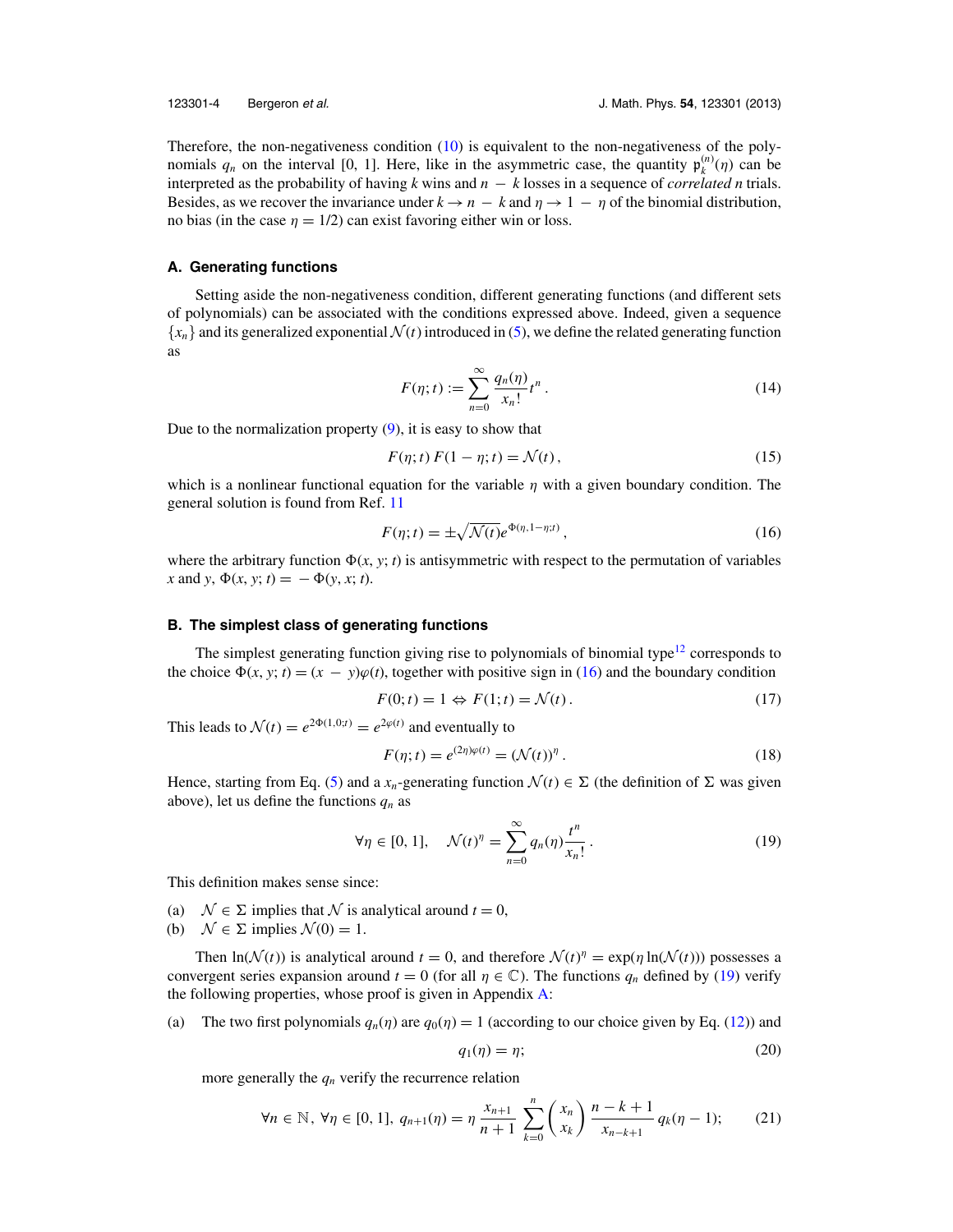<span id="page-5-0"></span>

(b) the *qn*'s are polynomials of degree *n* obeying

$$
\forall n \in \mathbb{N}, q_n(1) = 1, q_n(0) = 0, \forall n \neq 0,
$$
 (22)

and they fulfill the normalization condition [\(9\)](#page-3-0);

(c) the  $q_n$ 's fulfill the functional relation

$$
\forall z_1, z_2 \in \mathbb{C}, \forall n \in \mathbb{N}, \ \sum_{k=0}^n \binom{x_n}{x_k} q_k(z_1) q_{n-k}(z_2) = q_n(z_1 + z_2). \tag{23}
$$

We give in Appendix [B](#page-14-0) a combinatorial expression of the polynomials  $q_n$  issued from the obvious formula

$$
q_n(\eta) = \frac{x_n!}{n!} \frac{d^n}{dt^n} (\mathcal{N}(t))^{\eta} \bigg|_{t=0} \tag{24}
$$

We note that these polynomials, suitably normalized, are of binomial type.<sup>[12](#page-17-0)</sup> Indeed, with the definition  $\tilde{q}_n(\eta) = \frac{n!}{x_n!} q_n(\eta)$ , we have  $\tilde{q}_n(z_1 + z_2) = \sum_{k=0}^n {n \choose k} \tilde{q}_k(z_1) \tilde{q}_{n-k}(z_2)$ .

We deduce from (b) that the series expansion in *t* of the function  $\mathcal{N}(t)$ <sup>*n*</sup> generates a family of polynomials *qn* that fulfill one half of the sought conditions: it remains to specify under which conditions the non-negativeness problem can be solved. Note that the usual binomial distribution is included in this family: it corresponds to the obvious choice  $\mathcal{N}(t) = e^t$ .

#### **C. The non-negativeness problem**

The procedure is similar to the one developed in Ref. [2.](#page-16-0)

Since we already know that  $q_0(\eta) = 1$  and  $\forall n \neq 0$ ,  $q_n(0) = 0$ , the non-negativeness condition is equivalent to specify that for any  $\eta \in ]0, 1]$ ,  $q_n(\eta) > 0$  and then the function  $t \mapsto \mathcal{N}(t)^\eta$  belongs to  $\Sigma$ . We prove in Appendix [C](#page-14-0) that the set  $\tilde{\Sigma}_+$ , defined as

$$
\tilde{\Sigma}_+ := \{ \mathcal{N} \in \Sigma \mid \forall \eta \in ]0, 1], q_n(\eta) > 0 \},\tag{25}
$$

is in fact

$$
\tilde{\Sigma}_{+} = \{ e^{F} \mid F \in \Sigma_{0} \} = \Sigma_{+} . \tag{26}
$$

 $\tilde{\Sigma}_{+}$  is the set of generating functions solving the non-negativeness problem for the symmetric case; it is actually the same  $\Sigma_+$  as for the asymmetric case.

Equation (26) characterizes those generating functions in the simplest class which yield symmetric deformations of the binomial distribution preserving a statistical interpretation. Therefore, all coefficients  $q_n^{(k)}(0)$  of the polynomials  $q_n(\eta)$  are in fact positive, and then the  $q_n$  are positive on  $\mathbb{R}^+$ .

Furthermore, if  $\mathcal{N} = e^{\vec{F}}$  with  $F(t) = \sum_{n=1}^{\infty} a_n t^n \in \Sigma_0$ , the  $x_n!$  and the  $q_n$  can be generally expressed in terms of the complete Bell polynomials  $B_n(a_1, a_2, \ldots, a_n)^{13}$  $B_n(a_1, a_2, \ldots, a_n)^{13}$  $B_n(a_1, a_2, \ldots, a_n)^{13}$  as

$$
x_n! = \frac{n!}{B_n(a_1, a_2, \dots, a_n)} \quad \text{and} \quad q_n(\eta) = \frac{B_n(\eta a_1, \eta a_2, \dots, \eta a_n)}{B_n(a_1, a_2, \dots, a_n)},
$$
 (27)

thanks to the relation

$$
e^{F(t)} = \sum_{n=0}^{\infty} B_n(a_1, a_2, \dots, a_n) \frac{t^n}{n!}.
$$
 (28)

Moreover, using the Bell polynomials properties<sup>13</sup> we also have from Eq.  $(27)$ 

$$
q_0(\eta) = 1 \quad \text{and} \quad \forall n \ge 1, \ q_n(\eta) = \sum_{k=1}^n \frac{B_{n,k}(a_1, a_2, \dots, a_{n-k+1})}{B_n(a_1, a_2, \dots, a_n)} \eta^k,
$$
 (29)

where the  $B_{n,k}(a_1, a_2, \ldots, a_{n-k+1})$  are the so-called partial Bell polynomials.

Starting from any sequence of positive numbers  $a_1, a_2, \ldots$  such that  $a_1 \neq 0$ , Eqs. (27)–(29) give an extended set of explicit solutions of our problem, letting aside all convergence conditions for entire series.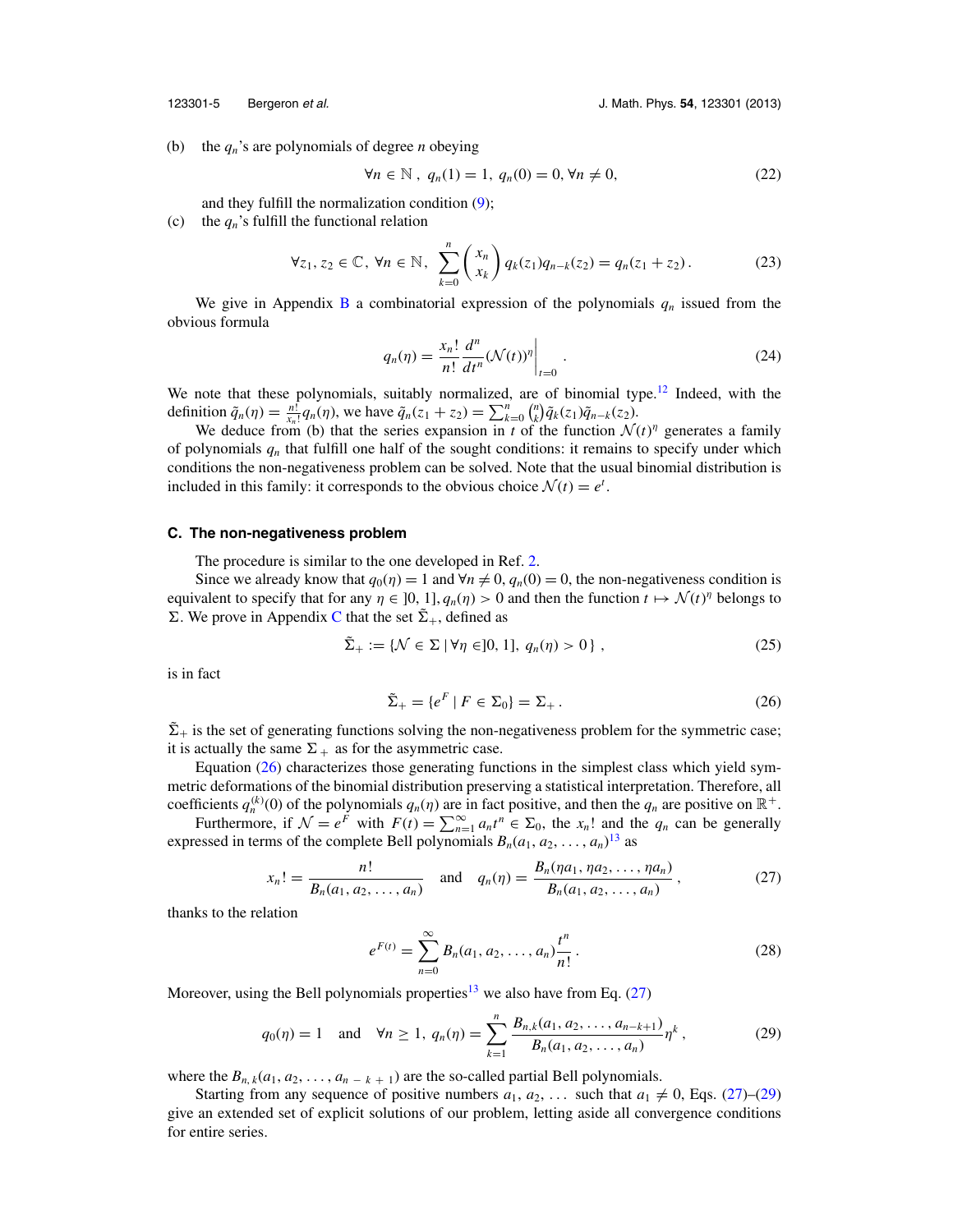### <span id="page-6-0"></span>**IV. EXPECTED VALUES AND MOMENTS**

#### **A. Expectation value**

Using successively

$$
\mathcal{N}(zt)^{\eta}\mathcal{N}(t)^{1-\eta} = \sum_{n=0}^{\infty} \frac{t^n}{x_n!} \left( \sum_{k=0}^n z^k \mathfrak{p}_k^{(n)}(\eta) \right), \qquad (30)
$$

$$
(z\partial_z)^K \left[ \mathcal{N}(zt)^{\eta} \mathcal{N}(t)^{1-\eta} \right]_{z=1} = \sum_{n=0}^{\infty} \frac{t^n}{x_n!} \langle k^K \rangle_n , \qquad (31)
$$

we find the simple expression for the expectation value of the *k* variable

$$
\langle k \rangle_n(\eta) = \eta n \,. \tag{32}
$$

We note that we obtain the same value as for the ordinary binomial case.

#### **B. Variance**

From  $(C4)$  and  $(31)$ , we derive the formula for the second moment

$$
\langle k^2 \rangle_n(\eta) = \eta n^2 + \eta(\eta - 1)c_n \,, \tag{33}
$$

with

$$
c_n = \sum_{m=1}^{n-1} m(n-m) \binom{x_n}{x_m} q'_m(0), \ n \ge 2 \ c_0 = 0 = c_1 \,, \tag{34}
$$

and

$$
t^{2} \frac{\mathcal{N}'(t)^{2}}{\mathcal{N}(t)} = \sum_{n=0}^{\infty} \frac{c_{n}}{x_{n}!} t^{n}.
$$
 (35)

Assuming  $\mathcal{N}(t) = \exp(\sum_{n=1}^{\infty} a_n t^n)$  and using [\(27\)](#page-5-0), we also obtain, in terms of Bell polynomials, that

$$
c_n = \frac{n!}{B_n(a_1, a_2, \dots, a_n)} \sum_{m=1}^{n-1} \frac{m}{(n-m-1)!} a_m B_{n-m}(a_1, a_2, \dots, a_{n-m}). \tag{36}
$$

Thus, the variance is given by

$$
(\sigma_k)_n^2(\eta) = \eta(1 - \eta)(n^2 - c_n), \qquad (37)
$$

which entails the interesting property  $c_n \leq n^2$  for all *n*.

#### **V. EXAMPLES WITH LOGARITHMIC SCALE INVARIANCE**

#### **A. Logarithmic scale invariance**

Suppose that the sequence  $\{x_n\}$  depends on a parameter  $\alpha$ ,  $x_n \equiv x_n(\alpha)$ , in such a way that for the primary generating function

$$
\mathcal{N}(t) \equiv \mathcal{N}(t, \alpha),
$$

we have

$$
(\mathcal{N}(t,\alpha))^{\eta} = \mathcal{N}(\eta t, \eta \alpha), \qquad (38)
$$

i.e., its logarithm is homogeneous of degree 1,  $\ln(\mathcal{N}(\eta t, \eta \alpha)) = \eta \ln(\mathcal{N}(t, \alpha))$ . Choosing  $\eta = 1/\alpha$ allows us to write also

$$
\mathcal{N}(t, \alpha) = \mathcal{N}(t/\alpha, 1). \tag{39}
$$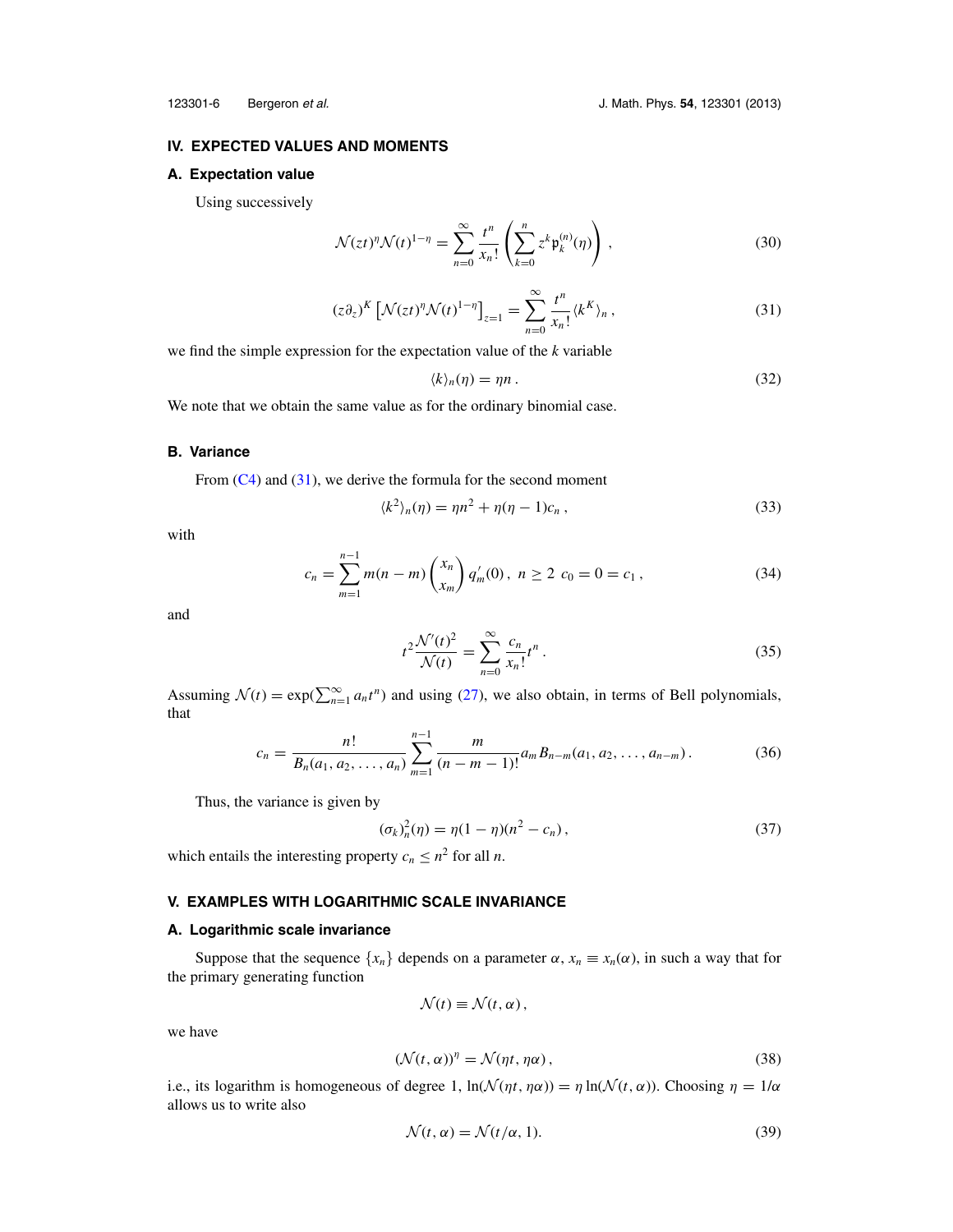<span id="page-7-0"></span>

The logarithmic scale invariance allows to give by comparison the interesting expression for polynomial *qn*

$$
q_n(\eta, \alpha) = \eta^n \frac{x_n(\alpha)!}{x_n(\eta \alpha)!} \,. \tag{40}
$$

For the sake of more simplicity in the notation, from now on we will write  $q_n(\eta)$  instead of  $q_n(\eta, \alpha)$ .

This property is shared by the 3 examples studied below. It is interesting to remark that the entropy, which is also a homogeneous function of degree one of its natural variables, can be written in the microcanonical ensemble as  $S = \ln \Omega$ , where  $\Omega$  is the number of microscopic states of the system. This suggests that one could interpret  $\mathcal{N}(t)$  as the number of states of the system, a number which is modified by the presence of correlations among the events.

#### **B. First example: "q-exponential"**

Let us consider the following family of functions belonging to  $\tilde{\Sigma}_{+}$ :

$$
\mathcal{N}(t) = \left(1 - \frac{t}{\alpha}\right)^{-\alpha}, \quad \alpha > 0, \quad 0 < t < \alpha \tag{41}
$$

that are *q*-exponentials, by definition  $e_q(x) = [1 + (1 - q)x]^{1/(1-q)}$ , where the parameter  $q = 1$  $+ 1/\alpha$ .<sup>[7](#page-17-0)</sup> We first note that if  $\alpha \to \infty$  then  $\mathcal{N}(t) \to e^t$ , i.e., we return to the ordinary binomial case. The corresponding sequence is bounded by  $\alpha$  and given by

$$
x_n = \frac{n\alpha}{n + \alpha - 1}, \quad \lim_{n \to \infty} x_n = \alpha.
$$
 (42)

For the factorial, we have

$$
x_n! = \alpha^n \frac{\Gamma(\alpha)n!}{\Gamma(n+\alpha)} = \frac{\alpha^n n!}{(\alpha)_n} = \frac{\alpha^n}{\binom{n+\alpha-1}{n}},\tag{43}
$$

where  $(z)_n = \Gamma(z + n)/\Gamma(z)$  is the Pochhammer symbol. The corresponding polynomials are given by

$$
q_n(\eta) = \frac{\Gamma(\alpha)}{\Gamma(n+\alpha)} \frac{\Gamma(n+\alpha\eta)}{\Gamma(\alpha\eta)} = \frac{(\alpha\eta)_n}{(\alpha)_n},
$$
\n(44)

and satisfy the recurrence relation

$$
q_n(\eta) = \frac{n + \alpha \eta - 1}{n + \alpha - 1} q_{n-1}(\eta), \quad \text{with } q_0(\eta) = 1.
$$
 (45)

In particular  $q_1(\eta) = \eta$ . The distribution  $\mathfrak{p}_k^{(n)}(\eta)$  defined by these polynomials is given by

$$
\mathfrak{p}_k^{(n)}(\eta) = \binom{n}{k} \frac{\Gamma(\alpha)}{\Gamma(\alpha+n)} \frac{\Gamma(\eta \alpha+k)}{\Gamma(\eta \alpha)} \frac{\Gamma((1-\eta)\alpha+n-k)}{\Gamma((1-\eta)\alpha)} \tag{46}
$$

$$
=\frac{\binom{n\alpha+k-1}{k}\binom{(1-n)\alpha+n-k-1}{n-k}}{\binom{\alpha+n-1}{n}}.
$$
\n
$$
(47)
$$

It is precisely the Pólya distribution,  $^{14,15}$  $^{14,15}$  $^{14,15}$  $^{14,15}$  called also "Markov-Pólya" or "inverse hypergeometric" and more. It was considered by Pólya (1923) in the following urn scheme.<sup>[16](#page-17-0)</sup> From a set of *b* black balls and *r* red balls contained in an urn, one extracts one ball and return it to the urn together with *c* balls of the same color. The probability to have in the urn *k* black balls after the *n*th trial is given by  $(47)$  with

$$
\eta = \frac{b}{b+r}, \qquad \alpha = \frac{b+r}{c}, \tag{48}
$$

which holds for rational parameters  $\eta$  and  $\alpha$ .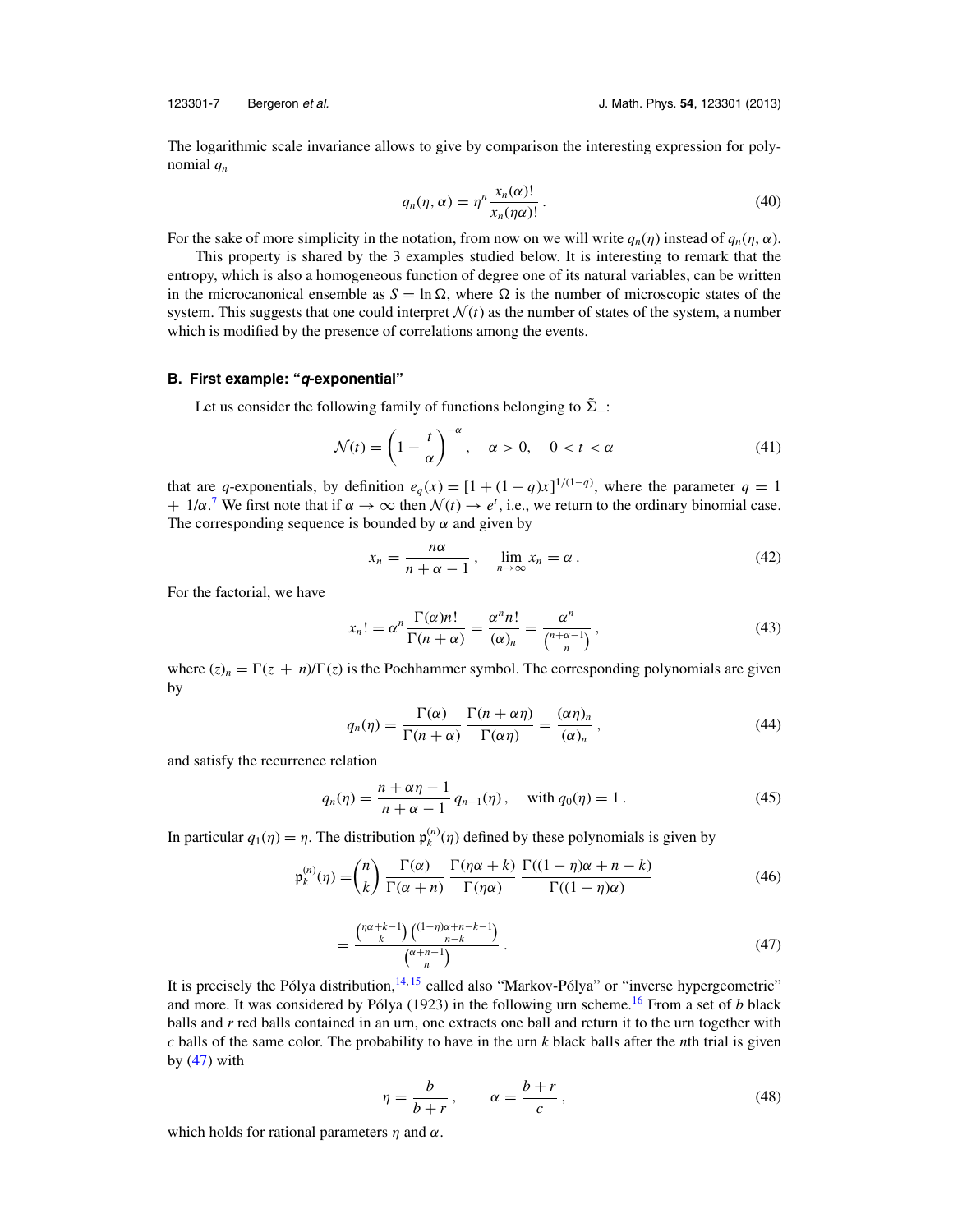Returning to the general distribution  $(46)$ , the expression of  $c_n$  is found to be

$$
c_n = n(n-1)\frac{\alpha}{1+\alpha} \,. \tag{49}
$$

Therefore, besides the mean value  $\langle k \rangle_n = \eta n$ , we have the simple expression for the variance

$$
(\sigma_k)_n^2(\eta) = n^2 \eta (1 - \eta) \frac{1 + \alpha/n}{1 + \alpha} \,. \tag{50}
$$

As expected, we check that at large  $\alpha$  the behavior of  $\sigma_k$  is ordinary binomial. We also note that it becomes proportional to the mean value at large values of *n*.

#### **1. Leibniz triangle rule**

We prove in Appendix [D](#page-15-0) that the *q*-exponential is the unique case for which the Leibniz triangle rule holds exactly true. Precisely, the relation

$$
\varpi_k^{n-1} = \varpi_k^n + \varpi_{k+1}^n \tag{51}
$$

is verified by the quantities, and only by them,

$$
\varpi_k^n(\eta) := \frac{\mathfrak{p}_k^{(n)}(\eta)}{{n \choose k}} = {y_n \choose y_k} q_k(\eta) q_{n-k} (1-\eta) = \frac{(\eta \alpha)_k ((1-\eta) \alpha)_{n-k}}{(\alpha)_n}, \qquad (52)
$$

with  $y_n := x_n/n$ . These relations generalize the  $r_k^n$ 's of Ref. [6.](#page-16-0) The latter correspond to the limit case  $\alpha \rightarrow \infty$ .

#### **2. Entropy**

Following Ref. [6,](#page-16-0) the above result (51) implies that the entropy which is extensive when  $n \to \infty$ is, like in the ordinary binomial case, Boltzmann-Gibbs. By extensivity we mean that the behavior of the entropy of *n* events (that are correlated in this example), as a function of *n* when  $n \to \infty$ , is linear. The fact that the entropy which is linear with *n* is the Boltzmann-Gibbs entropy means that the correlations among the events in this example are not strong enough to change the form of the entropy which is extensive for the case of non-correlated events, i.e., the Boltzmann-Gibbs entropy. Let us explore in a more comprehensive way this statistical aspect of the considered distribution. A natural definition of the BG entropy for the distribution  $(46)$ , using  $(52)$ , is

$$
S_{\text{BG}}^{(n)} = -\sum_{k=0}^{n} {n \choose k} \varpi_k^n(\eta) \ln \varpi_k^n(\eta).
$$
 (53)

The presence of the binomial coefficient in the sum (53) means a counting of the degeneracy. Its extensive property is shown in Figure [1](#page-9-0) where it is numerically compared with the Tsallis entropy  $S_q^{(n)}$  $\sum_{k=0}^{n} {n \choose k} (\omega_k^n)^q)/(q-1).$ 

#### **3. Limit distribution**

It is interesting to check (numerically) the limit distribution of [\(46\)](#page-7-0), normalized by its maximum, in function of *k*/*n*, for the example of Fig. [1,](#page-9-0) i.e., for the values  $\alpha = 3$  and  $\eta = 1/2$ , as  $n \to \infty$ , as is shown in Figure [2.](#page-9-0) There are three curves in this graph, one for  $n = 1000$ , other for  $n = 2000$ , and the third one for the analytical expression  $2\sqrt{x(1-x)}$ . These numerical results strongly suggest that the limit normalized distribution is given by the expression  $2\sqrt{x(1-x)}$ , which is the Wigner distribution having support  $\in [0, 1]$  and centered at 1/2 (this expression can be obtained from the Wigner distribution  $\rho(y) = (8/\pi)\sqrt{(1/2)^2 - y^2}$  changing  $y \to x - 1/2$  and normalizing by its maximum,  $2/\pi$ ). An analytical derivation of this limit distribution deserves interest and we are working on that.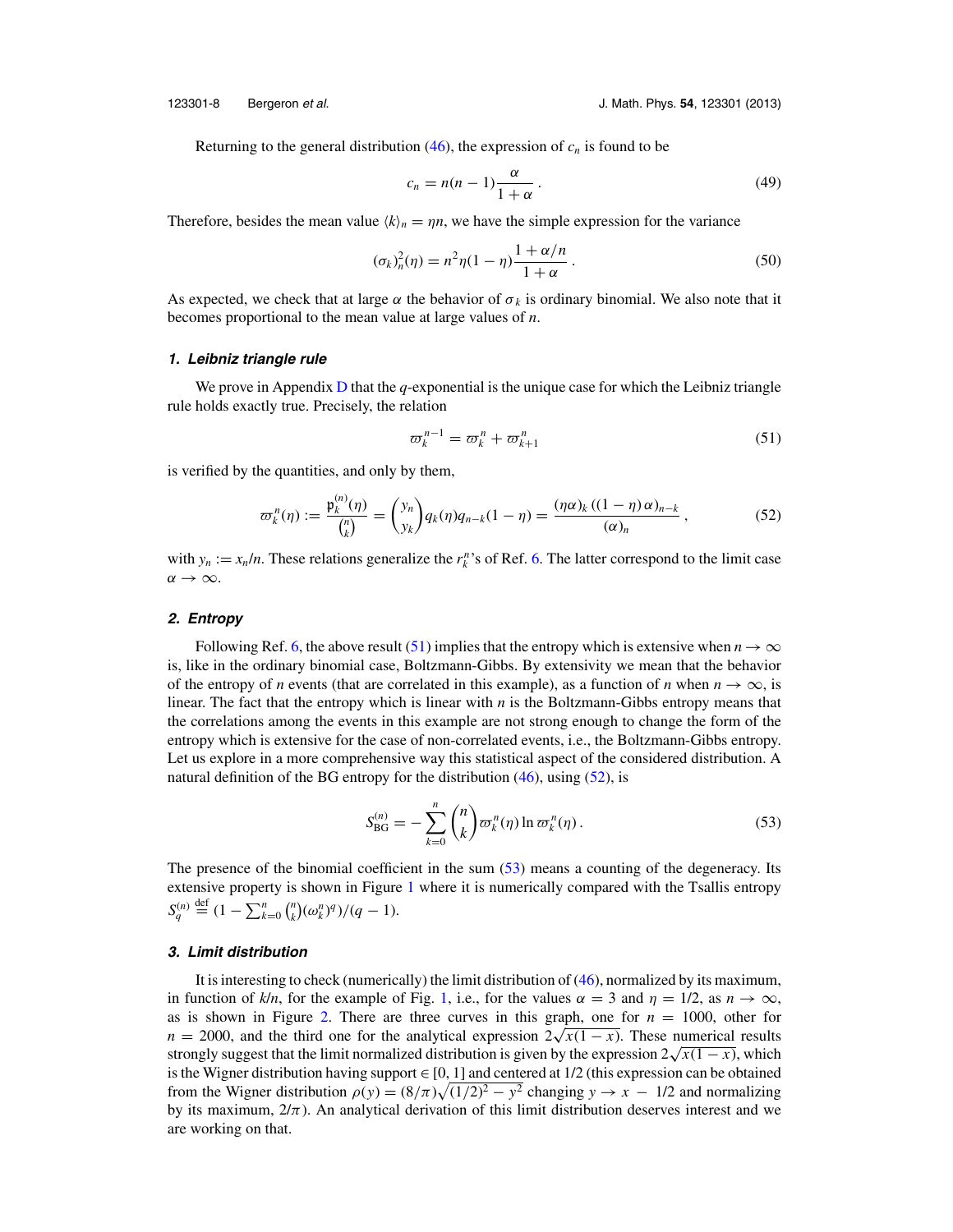<span id="page-9-0"></span>

FIG. 1. *n*-dependence of entropies for the "*q*-exponential" case ( $\mathcal{N}(t) = (1 - t/\alpha)^{-\alpha}$ ). The Boltzmann-Gibbs (BG) and Tsallis (*S<sub>q</sub>*) entropies of the distribution are shown for  $\eta = 1/2$  and  $\alpha = 3$ . Upper curve is for  $q = 0.95$ . Bottom curve is for  $q = 1.05$ .

### **C. Second example: Modified Abel polynomials**

$$
\mathcal{N}(t) = e^{-\alpha W(-t/\alpha)}, \quad \alpha > 0,
$$
\n(54)

where *W* is the Lambert function, i.e., solving the functional equation  $W(t)e^{W(t)} = t$ . We first note that if  $\alpha \to \infty$  then  $\mathcal{N}(t) \to e^t$ . The corresponding sequence is bounded by  $\alpha/e$  and given by

$$
x_n = \frac{n\alpha}{n+\alpha} \left(1 - \frac{1}{n+\alpha}\right)^{n-2}, \quad \lim_{n \to \infty} x_n = \alpha/e. \tag{55}
$$

We also note that  $x_n \to n$  as  $\alpha \to \infty$ . The corresponding factorial is

$$
x_n! = n! \frac{\alpha^{n-1}}{(n+\alpha)^{n-1}}.
$$
 (56)

The polynomials  $q_n$ 's are given by

$$
q_n(\eta) = \eta \frac{\left(\eta + \frac{n}{\alpha}\right)^{n-1}}{\left(1 + \frac{n}{\alpha}\right)^{n-1}}.
$$
\n
$$
(57)
$$

We verify that  $q_0(\eta) = 1$  and  $q_1(\eta) = \eta$ .



FIG. 2. Limit normalized distribution of the distribution [\(46\)](#page-7-0) in function of  $k/n$  for  $\alpha = 3$  and  $\eta = 1/2$ .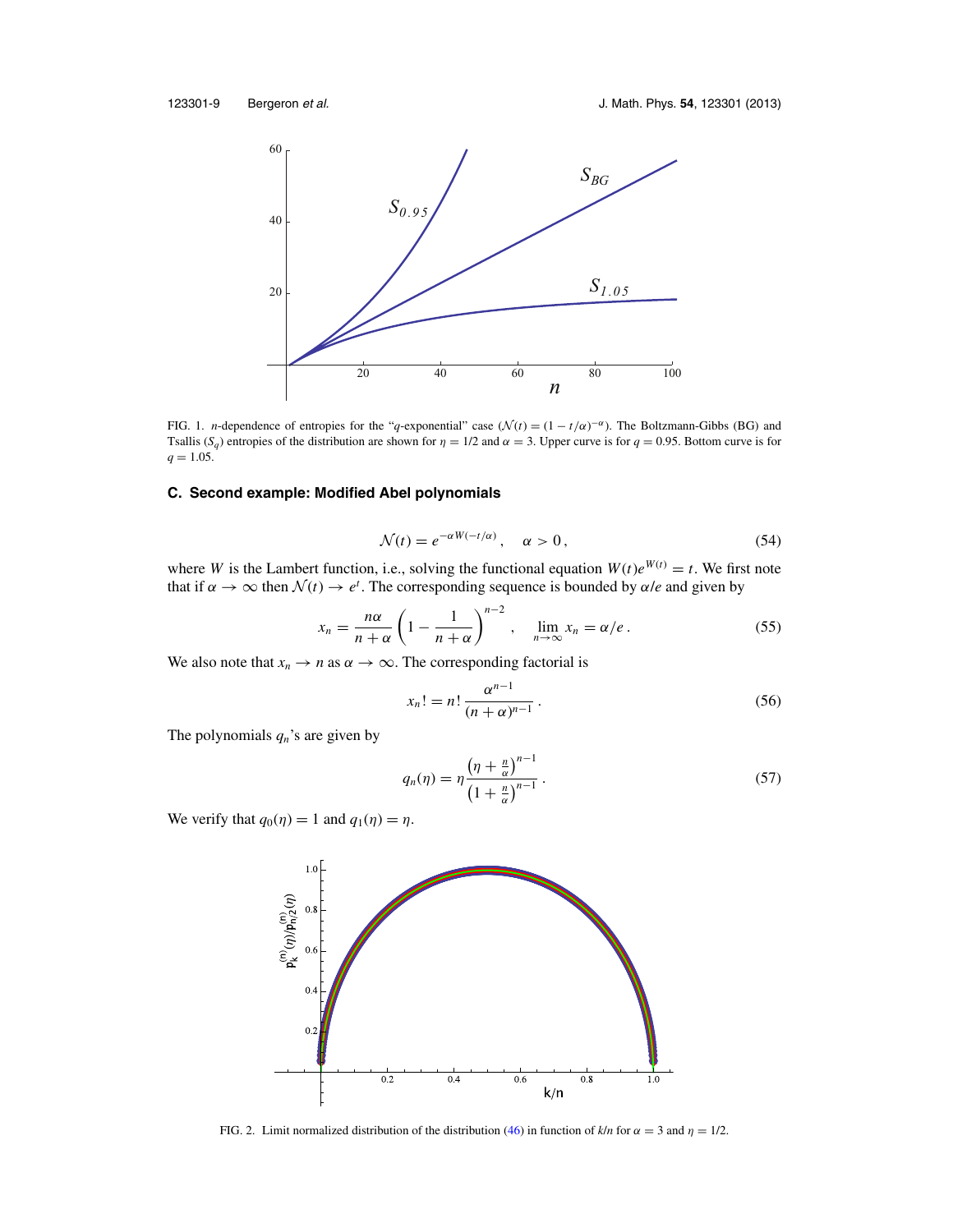123301-10 Bergeron et al. J. Math. Phys. **54**, 123301 (2013)

The corresponding probability distribution is given by

$$
\mathfrak{p}_k^{(n)}(\eta) = \binom{n}{k} \eta(1-\eta) \frac{(\eta + k/\alpha)^{k-1} (1-\eta + (n-k)/\alpha)^{n-k-1}}{(1+n/\alpha)^{n-1}}.
$$
\n(58)

In order to calculate the variance, we need the explicit form of  $c_n$  defined in  $(34)$ . We first note that

$$
q_n'(0) = \frac{n^{n-1}}{(n+\alpha)^{n-1}}.
$$

There results for *cn*

$$
c_n = n! \frac{\alpha}{(n+\alpha)^{n-1}} \sum_{m=0}^{n-2} \frac{(m+1)^m}{m!} \frac{(n-1+\alpha-m)^{n-2-m}}{(n-2-m)!}
$$
  
=  $n(n-1) \frac{\alpha}{(n+\alpha)^{n-1}} T_{n-2}(\alpha+2)$ , (59)

where the polynomials  $T_n(z)$  are defined by the generating function

$$
\frac{1}{(1+W(x))^2}e^{-zW(x)} = \sum_{n=0}^{\infty} \frac{\mathcal{T}_n(z)}{n!}(-x)^n.
$$
 (60)

Interesting expressions and properties of the  $T_n(z)$  are given in Ref. [19,](#page-17-0) particularly related to combinatorics (e.g., subfactorials or derangement numbers). In particular, we have

$$
\mathcal{T}_n(z) = \sum_{k=0}^n \frac{n!}{k!} (z+n)^k ,\qquad (61)
$$

and we prove its relation to the incomplete Gamma function<sup>18</sup>

$$
\mathcal{T}_n(z) = e^{z+n} \Gamma(n+1, z+n), \qquad (62)
$$

where

$$
\Gamma(a, x) = \int_{x}^{\infty} t^{a-1} e^{-t} dt, \quad \text{Re}(a) > 0.
$$
 (63)

The expression for the variance is then given by

$$
(\sigma_k)_n^2(\eta) = n^2 \eta (1 - \eta) \left( 1 - \frac{n-1}{n} \frac{\alpha}{(n+\alpha)^{n-1}} T_{n-2}(\alpha + 2) \right)
$$
  
=  $n^2 \eta (1 - \eta) \left( 1 - \frac{n-1}{n} \frac{\alpha}{(n+\alpha)^{n-1}} \sum_{k=0}^{n-2} \frac{(n-2)!}{k!} (n+\alpha - 2)^k \right).$  (64)

From (61), we check that at large  $\alpha$  the behavior of  $\sigma_k$  is ordinary binomial. We also note that it becomes proportional to the mean value at large values of *n*.

In this case, we note that the Leibniz triangle is satisfied asymptotically as  $n \to \infty$ .

#### **D. Third example: Hermite polynomials**

$$
\mathcal{N}(t) = e^{t + \frac{a}{2}t^2}, \quad 0 < a < 1. \tag{65}
$$

The logarithmic scale invariance holds with  $\alpha := 1/a$ . The corresponding sequence  $x_n$  has the same factorial as in the asymmetric  $case<sup>2</sup>$ 

$$
x_n! = \left[\frac{i^n \left(\frac{a}{2}\right)^{n/2}}{n!} H_n\left(\frac{-i}{\sqrt{2a}}\right)\right]^{-1} = \left[\sum_{m=0}^{\left\lfloor \frac{n}{2} \right\rfloor} \frac{(a/2)^m}{m!(n-2m)!}\right]^{-1} := \frac{1}{\varphi_n(a)}.
$$
 (66)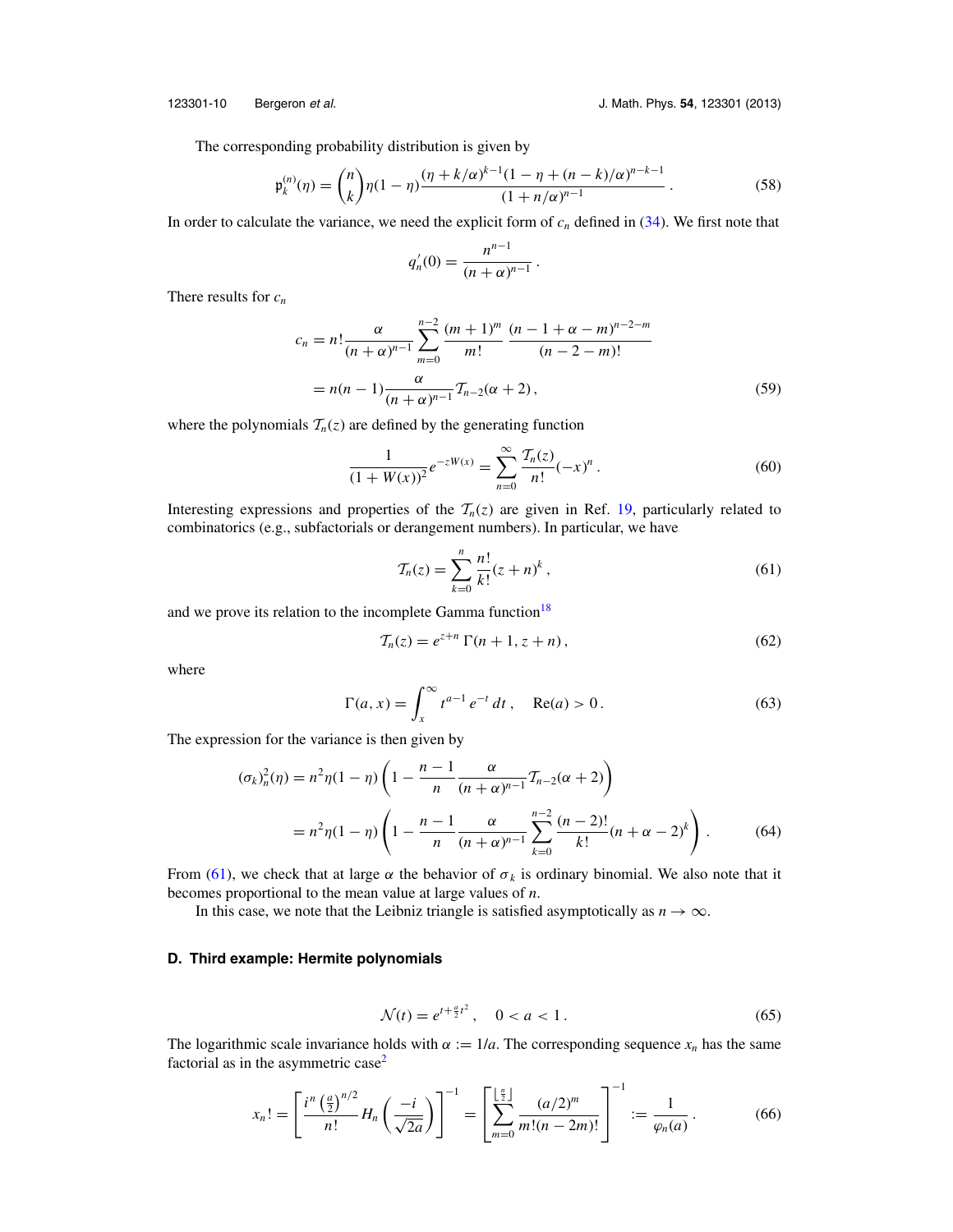<span id="page-11-0"></span>

In particular,  $x_1! = x_1 = 1$ ,  $x_2! = 2/(a + 1)$ . Also,  $x_n = \varphi_{n-1}(a)/\varphi_n(a)$ , and we know from Ref. [2](#page-16-0) that  $x_n \approx \sqrt{n/a}$  as  $n \to \infty$ . The corresponding polynomials and probability distributions are, respectively, given by

$$
q_n(\eta) = \frac{x_n!}{n!} \left( i \sqrt{\frac{a\eta}{2}} \right)^n H_n\left( -i \sqrt{\frac{\eta}{2a}} \right) \tag{67}
$$

and

$$
\mathfrak{p}_{k}^{(n)}(\eta) = \eta^{k} (1 - \eta)^{n-k} \frac{\varphi_{k}(a/\eta)\varphi_{n-k}(a/(1 - \eta))}{\varphi_{n}(a)}.
$$
\n(68)

We know from the general case that  $q'_0 = 0$  and  $q'_1(0) = 1$ . The expression of  $q'_2(0)$  is found to be

$$
q'_2(0) = \frac{a}{1+a} \,,
$$

and we have  $q'_n(0) = 0$  for all  $n \ge 3$ . Therefore, we have for the  $c_n$ 's,  $n \ge 2$ , the following expressions:

$$
c_2 = \frac{2}{1+a},\tag{69}
$$

$$
c_n = n(n-1) \left[ 1 + 2 \frac{H_{n-2} \left( \frac{-i}{\sqrt{2a}} \right)}{H_n \left( \frac{-i}{\sqrt{2a}} \right)} \right]
$$
  
=  $n(n-1) \left[ 1 - \frac{a}{n(n-1)} \frac{\varphi_{n-2}(a)}{\varphi_n(a)} \right], \quad n \ge 3.$  (70)

The expression for the variance is then given by

$$
(\sigma_k)_n^2(\eta) = n\eta(1-\eta) \left[ 1 + \frac{a}{n} \frac{\varphi_{n-2}(a)}{\varphi_n(a)} \right]. \tag{71}
$$

In this case, we check trivially that for  $a = 0$  the behavior of  $\sigma_k$  is ordinary binomial. On the other hand, at large *n*,

$$
\frac{\varphi_{n-2}(a)}{\varphi_n(a)}=\frac{\varphi_{n-2}(a)}{\varphi_{n-1}(a)}\frac{\varphi_{n-1}(a)}{\varphi_n(a)}\sim\frac{n}{a},
$$

so the behavior of  $\sigma_k$  is "quasi" ordinary binomial at large *n* 

$$
(\sigma_k)_n(\eta) \sim \sqrt{2n\eta(1-\eta)}\,. \tag{72}
$$

Also in this example the Leibniz triangle rule is obeyed only asymptotically as  $n \to \infty$ .

#### **VI. NONLINEAR COHERENT STATES**

We introduce here families of coherent states built from the polynomials  $q_n$ , following the construction procedure explained in Ref. [5.](#page-16-0) The basic idea of this section is to view the polynomials  $q_n(\eta)$  as *deformations* of  $\eta^n$ , associated to a deformation of the usual factorial *n*!. Although it seems natural to consider the *xn*! as a good candidate for the *n*!-deformation, this choice does not allow in general to obtain the so-called resolution of the identity. To avoid this problem, we need in fact to introduce a new deformation of integers based on integrals.

In the following, we restrict ourselves to the subset  $\Sigma^{(1)}_+ \subset \Sigma_+$  of generating functions  $\Sigma^{(1)}_+$  $=$  { $e^{\sum_{n=1}^{\infty} a_n t^n} |a_1 = 1, a_n \ge 0, \sum_{n=1}^{\infty} a_n < \infty$ }. We do not miss anything by using  $\Sigma^{(1)}_+$ . Indeed, starting from any function  $F(t) = \sum_{n=1}^{\infty} a_n t^n \in \Sigma_0$  with a radius of convergence *R*, the function  $\mathcal{N} = e^{F_0}$ with  $F_0(t) = \alpha F(t/\alpha)/a_1$  and  $\alpha > R$  belongs to  $\Sigma_+^{(1)}$ . Now if  $\mathcal{N} \in \Sigma_+^{(1)}$ , the first element of the sequence  ${x_n}$  is  $x_1 = 1$ , and we know that the value  $\mathcal{N}(1)$  is well-defined.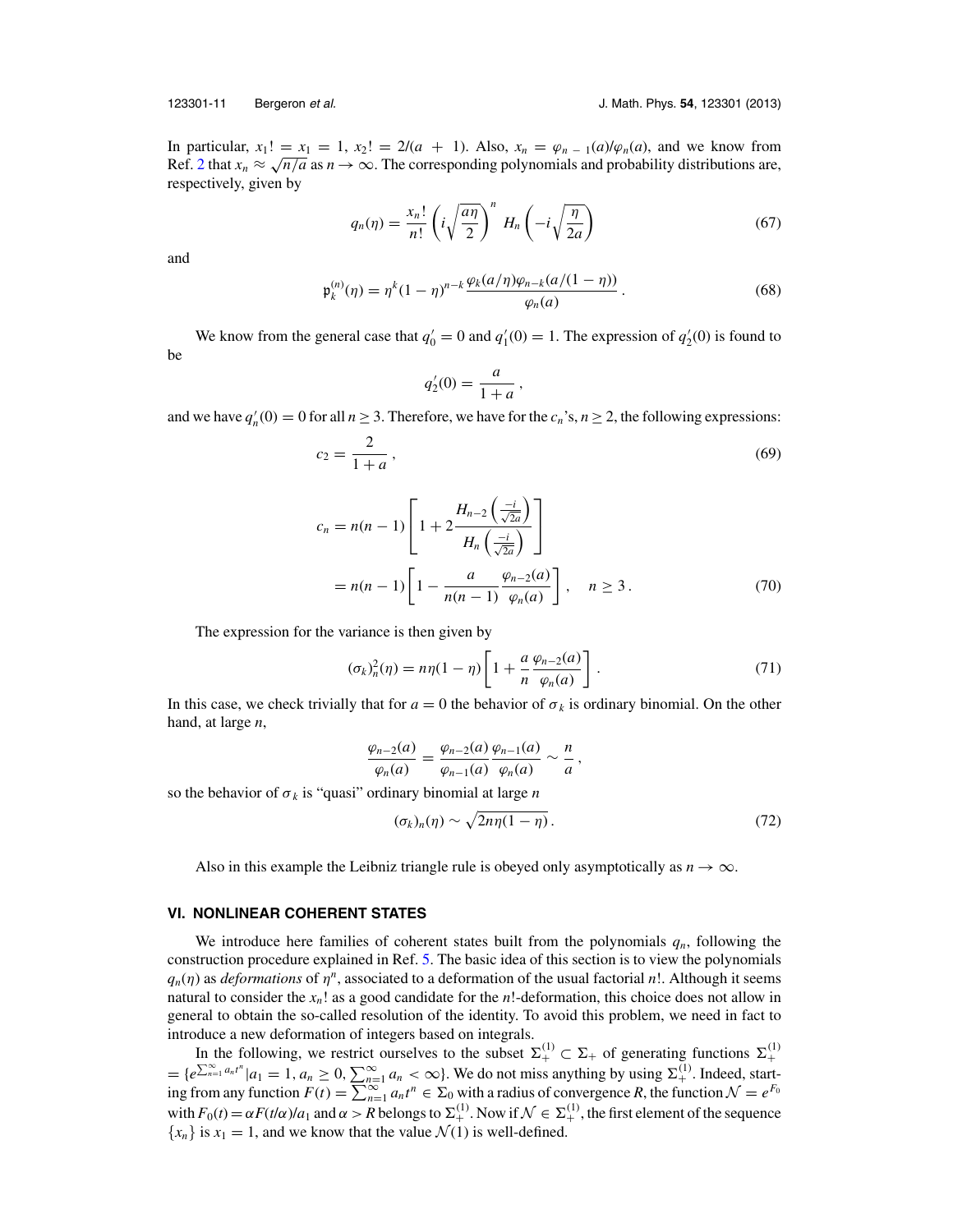Starting from a generating function  $\mathcal{N} = e^F \in \Sigma^{(1)}_+$  and the corresponding polynomials  $q_n$ , we define

$$
f_n = \int_0^\infty q_n(\eta) e^{-\eta} d\eta \quad \text{and} \quad b_{m,n} = \int_0^1 q_m(\eta) q_n (1 - \eta) d\eta \,. \tag{73}
$$

The  $f_n$  and  $b_{m,n}$  are deformations of the usual factorial and beta function deduced from their usual integral definitions by the substitution  $\eta^n \mapsto q_n(\eta)$ . We prove in Appendix [E](#page-16-0) (for  $\mathcal{N} \in \Sigma^{(1)}_+$ ) the following properties:

$$
x_n! \le f_n \,, \forall \eta \in \mathbb{R}^+, \sum_{n=0}^{\infty} \frac{q_n(\eta)}{f_n} < \infty \quad \text{and} \quad b_{m,n} \ge \frac{x_m! x_n!}{(m+n+1)!} \,. \tag{74}
$$

We introduce the function  $N(z)$  defined on  $\mathbb C$  as

$$
\forall z \in \mathbb{C}, \ N(z) = \sum_{n=0}^{\infty} \frac{q_n(z)}{f_n} \,. \tag{75}
$$

This definition makes sense since from Eq. (74)

$$
\sum_{n=0}^{\infty} \left| \frac{q_n(z)}{f_n} \right| \le \sum_{n=0}^{\infty} \frac{q_n(|z|)}{f_n} < \infty. \tag{76}
$$

#### **A. Nonlinear coherent states on the complex plane**

Let H be some separable Hilbert space with orthonormal basis  $\{ |e_n \rangle \}$ ,  $n \in \mathbb{N}$ . We define the (normalized) coherent state  $\{|z\rangle\}$ ,  $z \in \mathbb{C}$ , as

$$
|z\rangle = \frac{1}{\sqrt{N(|z|^2)}} \sum_{n=0}^{\infty} \frac{1}{\sqrt{f_n}} \sqrt{q_n(|z|^2)} e^{i n \arg(z)} |e_n\rangle. \tag{77}
$$

These states verify the following resolution of the unity  $1_d$  of H:

$$
\int_{\mathbb{C}} \frac{d^2 z}{\pi} e^{-|z|^2} N(|z|^2) |z\rangle\langle z| = 1_d.
$$
\n(78)

These coherent states are a natural generalization of the usual harmonic coherent states that correspond to the special polynomials  $q_n(\eta) = \eta^n$ . The  $q_n(\eta) = \eta^n$  are associated to the generating function  $\mathcal{N}(t) = e^t \in \Sigma_+^{(1)}$  that gives the usual binomial distribution.

#### **B. Nonlinear spin coherent states**

These states can be considered as generalizing the spin coherent states  $|\theta, \phi\rangle$  in the 2*j* + 1dimensional space Hilbert space  $\mathcal{H}_j \sim \mathbb{C}^{2j+1}$  with  $2j = n$ . To each point in the unit sphere  $S^2$  with spherical coordinates  $(\theta, \phi)$ ,  $0 \le \theta \le \pi$ ,  $0 \le \phi < 2\pi$ , there corresponds the unit norm state

$$
|\theta,\phi\rangle = \frac{1}{\sqrt{\omega(\theta)}} \sum_{m=-j}^{j} \sqrt{\frac{q_{j-m} \left(\cos^2\theta/2\right) q_{j+m} \left(\sin^2\theta/2\right)}{b_{j-m,j+m}}} e^{im\phi} |j,m\rangle, \tag{79}
$$

where the  $b_{m,n}$  are defined in Eq. (73) and  $\varpi(\theta)$  is given by

$$
\varpi(\theta) = \sum_{m=-j}^{j} \frac{q_{j-m} (\cos^2 \theta/2) q_{j+m} (\sin^2 \theta/2)}{b_{j-m,j+m}}.
$$
\n(80)

Here,  $\{|j, m\rangle, -j \le m \le j\}$  is the familiar quantum angular momentum orthonormal basis of  $\mathcal{H}_j$  (actually it could be any orthonormal basis). Now the family of states (79) resolves the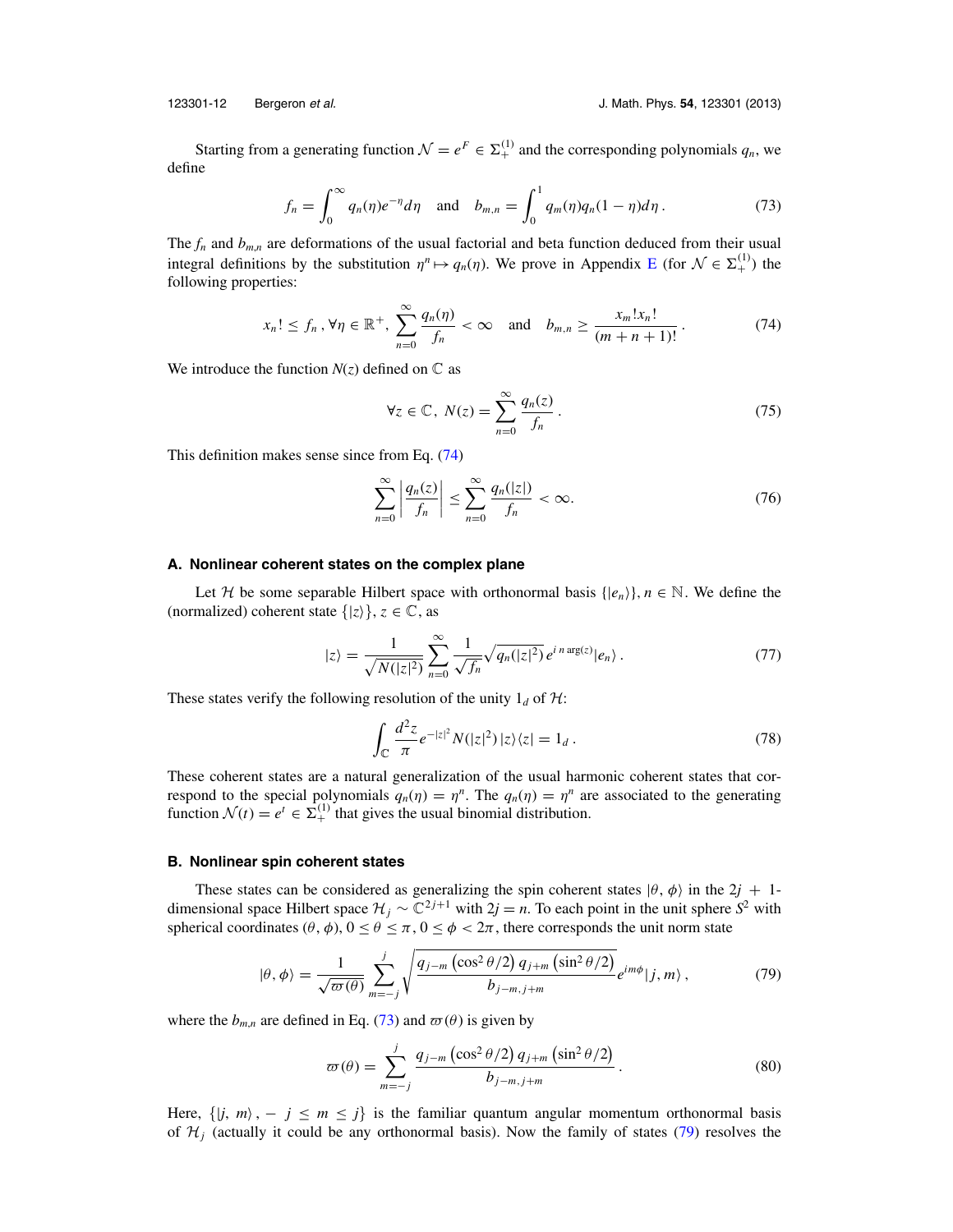<span id="page-13-0"></span>

unity  $1_d$  in  $\mathcal{H}_i$ 

$$
\frac{1}{4\pi} \int_{S^2} \sin \theta \, d\theta \, d\phi \, \varpi(\theta) \, |\theta, \phi\rangle \langle \theta, \phi| = 1_d \,. \tag{81}
$$

These states can be named coherent states (in a wide sense) which are deformations of the spin coherent states.

#### **VII. CONCLUSION**

In previous articles, we have presented a method to construct deformed binomial and Poisson distributions which can be interpreted as probabilities as well. There, the deformed distributions did not preserve the symmetry between *win* and *loss*. In this paper, we studied a normalized *win-loss* symmetrical generalization of the binomial distribution that fulfills the non-negative condition and can be interpreted as the probability associated to a sequence of correlated trials. The related generating functions were defined in a general way and the non-negativeness problem was solved for the simplest class. Three examples were presented; they are interesting at various levels, not the least being that they lead to manageable results. Also, they pertain to a class of what we defined as *logarithmic scale invariant generating functions*. The logarithmic scale invariance is a particularly interesting property as it points to an interpretation of the primary generating function as the number of states of a system where correlations are present. In one of the presented examples, namely, the *q*-exponential, the Leibniz triangle rule is exactly obeyed and therefore the extensive entropy is Boltzmann-Gibbs. We proved that this is the only case and this result itself is new and rather interesting. In many other cases, the Leibniz rule is only asymptotically true. In a forthcoming paper, we will continue a systematic study of the entropy behavior for various types of deformations of the binomial distribution and their limit distributions.

We also introduced a new class of coherent states built from the symmetric deformed distributions. In future works, we think of using these coherent states to quantize the complex plane of the unit sphere in the spirit of Ref. [5.](#page-16-0)

Finally, we note that there is another possible generalization of the binomial distribution along the same lines, in which the probabilities of *win* and *loss* are given, respectively, by two different polynomials, according to

$$
\mathfrak{p}_k^{(n)}(\eta) = \frac{x_n!}{x_{n-k}!x_k!} p_k(\eta) q_{n-k}(1-\eta). \tag{82}
$$

#### **ACKNOWLEDGMENTS**

H. Bergeron and J. P. Gazeau thanks to CBPF and CNPq for financial support and CBPF for hospitality. E.M.F. Curado acknowledges CNPq and FAPERJ for financial support.

#### **APPENDIX A: PROOF OF THE PROPERTIES OF q<sup>n</sup>**

Let us define  $G(t, \eta) = \mathcal{N}(t)^{\eta}$ .

(a) We remark first that  $G(0, \eta) = 1$  (because  $\mathcal{N}(0) = 1$ ), then  $q_0(\eta) = 1$ . Moreover,  $\frac{\partial G}{\partial \eta}$  $\frac{\partial}{\partial t}(0,\eta)$  $= \eta \mathcal{N}'(0)G(0, \eta - 1) = \eta/x_1$ , therefore  $q_1(\eta) = \eta$ . More generally we have  $\frac{\partial G}{\partial \phi}$  $\frac{\partial G}{\partial t}(t, \eta) = \eta \mathcal{N}'(t) G(t, \eta - 1)$ . Identifying the series expansion in *t* 

of the left and right hand sides, we obtain the sought recurrence relation [\(21\)](#page-4-0).

(b) Knowing  $q_0(\eta) = 1$  and the recurrence relation [\(21\)](#page-4-0), we deduce that the functions  $q_n$  are polynomials, the degree of *qn* being *n*. Furthermore, the recurrence relation shows that  $\forall n \neq 0$ ,  $q_n(0) = 0$  and the series expansion in *t* of *G*(*t*, 1) shows that  $\forall n \in \mathbb{N}$ ,  $q_n(1) = 1$ . Finally, we remark that  $G(t, \eta)G(t, 1 - \eta) = \mathcal{N}(t)$ . Using the series expansion in *t* of the left hand side of this equation, we obtain the normalization condition [\(9\)](#page-3-0).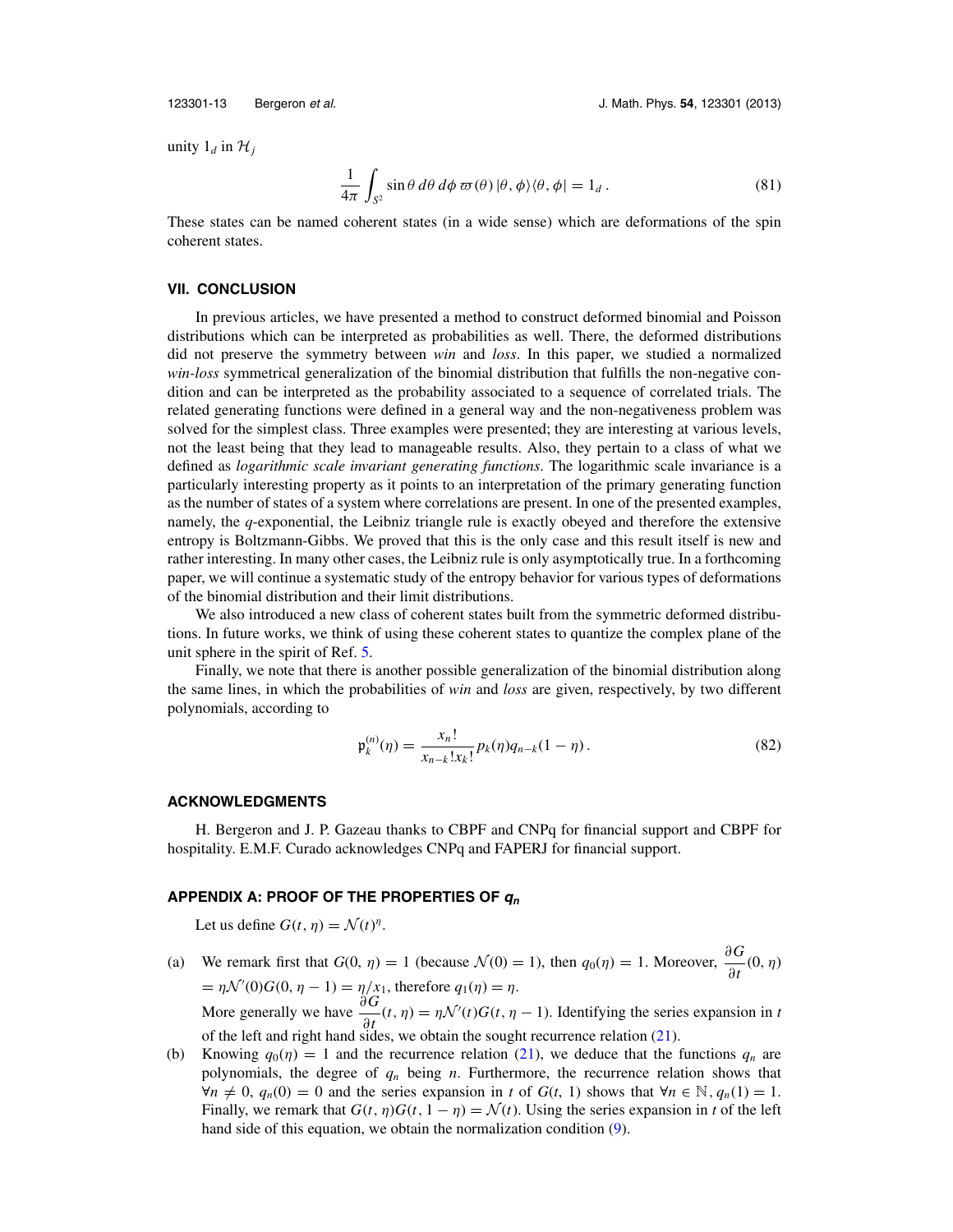<span id="page-14-0"></span>

(c) More generally since the series expansion in *t* of  $G(t, \eta)$  is valid for any  $\eta \in \mathbb{C}$  and since  $G(t, z_1)G(t, z_2) = G(t, z_1 + z_2)$ , we obtain the functional relation [\(23\)](#page-5-0).

#### **APPENDIX B: COMBINATORIAL EXPRESSION OF q<sup>n</sup>**

In the case where the generating function of polynomials  $q_n$  is  $(\mathcal{N}(t))^n$  the application of Faa` di Bruno's formula (0.430-2) in Ref. [\(17\)](#page-17-0) to [\(23\)](#page-5-0) leads to the complete (although not so easily manageable) expression for polynomials  $q_n$ , for  $n \geq 1$ 

$$
q_n(\eta) = x_n! \sum_{m=1}^n \frac{\Gamma(\eta+1)}{\Gamma(\eta-m+1)} \sum_{\mathcal{I}(i_s)} \frac{1}{i_1! i_2! \dots i_k!} \frac{1}{\prod_{s=1}^k (x_s!)^{i_s}},
$$
(B1)

where the multiple summation symbol  $\mathcal{I}(i<sub>s</sub>)$  means summation on all possible variable-length -uples of nonnegative integers  $i_1, i_2, \ldots, i_k$ , submitted to the 2 constraints

$$
\sum_{s=1}^{k} s i_s = n ,
$$
  

$$
\sum_{s=1}^{k} i_s = m .
$$

#### **APPENDIX C: PROOF OF THE NON-NEGATIVENESS OF q<sup>n</sup>**

*Definition C.1. Using the notation*  $G_{N,\eta}(t) = \mathcal{N}(t)^{\eta}$ ,  $\Sigma_{+}$  *is defined as* 

$$
\tilde{\Sigma}_{+} = \left\{ \mathcal{N} \in \Sigma \mid \forall \eta \in ]0, 1], G_{\mathcal{N}, \eta} \in \Sigma \right\}.
$$
 (C1)

*Proposition C.1. The set*  $\tilde{\Sigma}_+$  *defined in* (C1) *satisfies the following properties:* 

- *1.*  $\forall \mathcal{N}_1, \mathcal{N}_2 \in \Sigma_+, \mathcal{N}_1 \mathcal{N}_2 \in \tilde{\Sigma}_+$
- *2.*  $\forall F \in \Sigma_0$ ,  $t \mapsto e^{F(t)} \in \tilde{\Sigma}_+$  (the set  $\Sigma_0$  has been introduced in the sequence just before [\(7\)](#page-3-0)).

*Proof.* To prove point (1), from Proposition [2](#page-16-0).2 of Ref. 2 we have that  $\mathcal{N}_1$  and  $\mathcal{N}_2 \in \Sigma$  implies that  $\mathcal{N}_1 \mathcal{N}_2 \in \Sigma$ . Furthermore,  $G_{\mathcal{N}_1,\mathcal{N}_2,\eta} = G_{\mathcal{N}_1,\eta} G_{\mathcal{N}_2,\eta}$ , then if  $\mathcal{N}_1$  and  $\mathcal{N}_2 \in \tilde{\Sigma}_+$ , by definition  $G_{\mathcal{N}_1,\eta}$ and  $G_{\mathcal{N}_2,\eta} \in \Sigma$  $G_{\mathcal{N}_2,\eta} \in \Sigma$  $G_{\mathcal{N}_2,\eta} \in \Sigma$ . Then from Proposition 2.2 of Ref. 2, we deduce  $G_{\mathcal{N}_1,\mathcal{N}_2,\eta} \in \Sigma$ .

The part (2) is obtained always from Proposition [2.](#page-16-0)2 of Ref. 2. First, if  $F \in \Sigma_0$ , then  $\mathcal{N} = e^F \in \Sigma$ (Proposition 2.2). Furthermore,  $G_{N,\eta}(t) = e^{\eta F(t)}$ . For  $\eta \in ]0, 1]$ ,  $t \mapsto \eta F(t)$  also belongs to  $\Sigma_0$  then we deduce always from Proposition 2.2,  $G_{\mathcal{N},\eta} \in \Sigma$ .

## **1. The characterization of**  $\tilde{\Sigma}_+$

In fact, point (2) in Proposition C.1 is not only a sufficient but also a necessary condition to obtain functions of  $\Sigma_{+}$ . In order to prove it, we start from the following lemma:

*Lemma C.1. For any*  $\mathcal{N} \in \tilde{\Sigma}_{+}$ , *the polynomials*  $q_n$  *verify*  $q'_n(0) \geq 0$  *and furthermore* 

$$
\frac{\mathcal{N}'(t)}{\mathcal{N}(t)} = \sum_{n=0}^{\infty} \frac{(n+1)q'_{n+1}(0)}{x_{n+1}!} t^n.
$$
 (C2)

*Proof.* To begin with,  $q_0(\eta) = 1$ , so  $q'_0(\eta) = 0$ . For  $n \ge 1$ , the polynomials  $q_n(\eta)$  are nonnegative on the interval  $\eta \in (0, 1]$  and  $q_n(0) = 0$ . Then  $q'_n(0)$  cannot be negative, otherwise  $q_n(\eta)$  would be negative on some interval  $(0, \epsilon)$ . We conclude that  $\forall n \in \mathbb{N}, q'_n(0) \ge 0$ .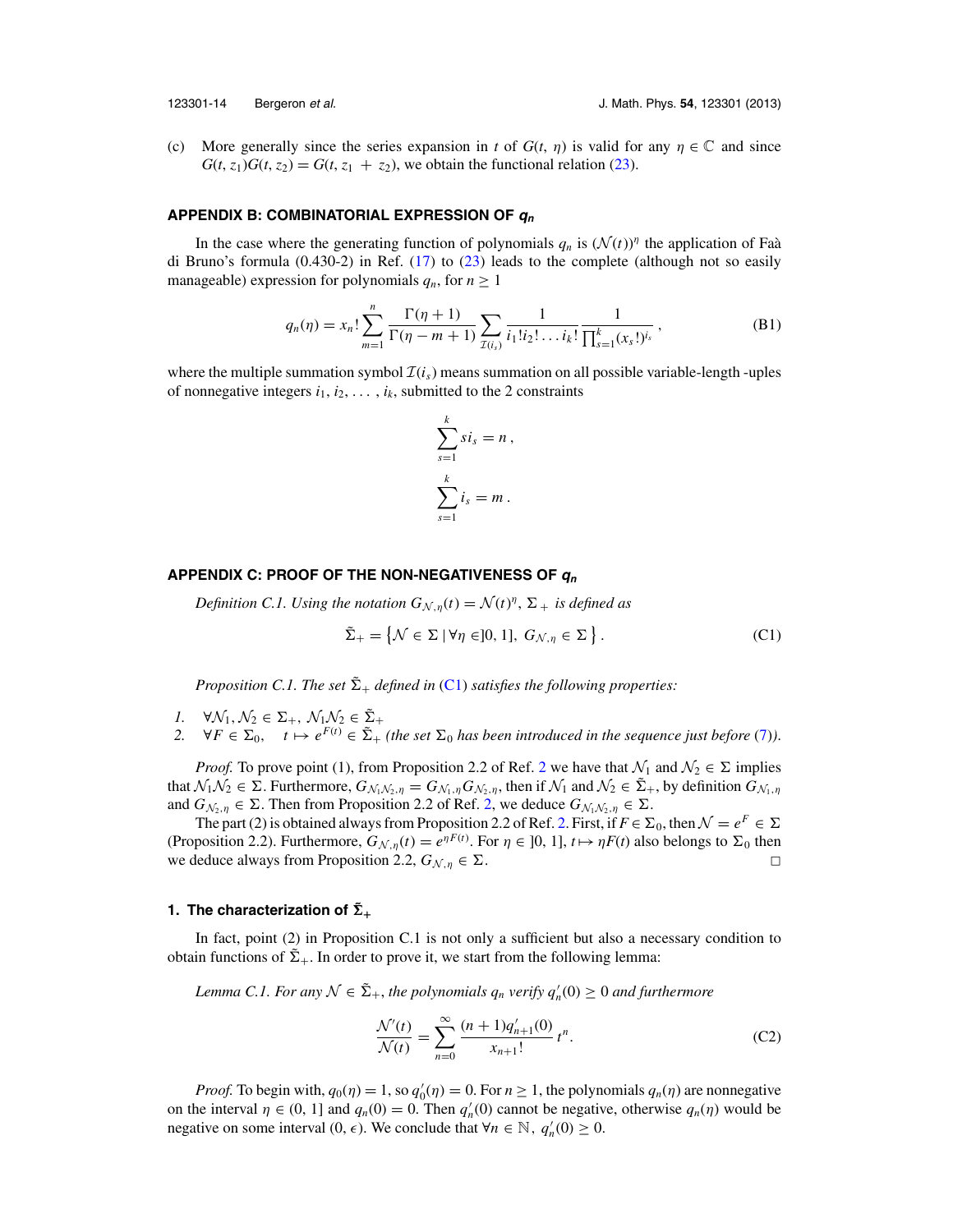<span id="page-15-0"></span>

Now using the function  $G_{N,\eta}(t) = \mathcal{N}(t)^{\eta}$  and by a differentiation with respect to *t*, we obtain first

$$
\forall \eta \in (0, 1], \mathcal{N}'(t)\mathcal{N}(t)^{(\eta - 1)} = \frac{1}{\eta} \sum_{n=0}^{\infty} \frac{(n+1)q_{n+1}(\eta)}{x_{n+1}!} t^n.
$$
 (C3)

Taking into account the relation  $\forall n \neq 0$ ,  $q_n(0) = 0$ , and assuming that the permutation between  $\lim_{\eta \to 0}$  and  $\sum$  is valid we obtain Eq. [\(C2\)](#page-14-0).

This lemma leads to the theorem

**Theorem C.1.** *For all*  $\mathcal{N} \in \Sigma_+$ ,  $\ln \mathcal{N} \in \Sigma_0$  *and* 

$$
\ln \mathcal{N}(t) = \sum_{n=1}^{\infty} \frac{q'_n(0)}{x_n!} t^n.
$$
 (C4)

*Furthermore, we deduce the characterization*

$$
\tilde{\Sigma}_+ = \{ e^F \mid F \in \Sigma_0 \}.
$$
 (C5)

*Proof.* Equation (C4) is immediately obtained by integrating Eq. [\(C2\)](#page-14-0) term by term and taking into account the value  $\ln \mathcal{N}(0) = 0$ . Using the property  $q'_n(0) \ge 0$ , which was shown in Lemma C.1, and the fact that  $q'_1(0) = 1$ , as  $q_1(\eta) = \eta$ , we deduce that  $\ln \mathcal{N} \in \Sigma_0$ .

The last part of the theorem results from Proposition C.1 (point (2)) and the previous  $\Box$ 

Theorem C.1 solves completely the problem of generating functions leading to symmetric deformations of the binomial distribution preserving a statistical interpretation.

#### **APPENDIX D: EXACT SOLUTION TO THE LEIBNIZ TRIANGLE RULE**

Here, we prove a uniqueness result about the Leibniz triangle rule

$$
\varpi_k^{n-1} = \varpi_k^n + \varpi_{k+1}^n, \quad 0 \le k \le n-1.
$$
 (D1)

*Proposition D.1. With the notations of Sec. [III,](#page-3-0) given a sequence of numbers*  $(x_n)$  *with*  $x_0 = 0$ ,  $x_n > 0$  *for all n* > 0, *with generating function*  $\mathcal{N}(t) = \sum_{n=0}^{\infty} t^n / x_n!$ , *and the polynomials*  $q_n(\eta)$  *with generating function*  $(\mathcal{N}(t))^{\eta} = \sum_{n=0}^{\infty} q_n(\eta) t^n / x_n!$ , *the quantities* 

$$
\frac{\mathfrak{p}_k^{(n)}(\eta)}{\binom{n}{k}} = \binom{y_n}{y_k} q_k(\eta) q_{n-k} (1 - \eta),\tag{D2}
$$

*where*  $y_n = x_n/n$ , are solutions to (D1) for  $n \ge 1$  *if and only if the polynomials*  $q_n$  *and the sequence* (*yn*) *read as either*

$$
q_n(\eta) = \prod_{k=1}^n \frac{k-1+\alpha\eta}{k-1+\alpha}, \quad y_n = \frac{\alpha}{n+\alpha-1}, \quad n \ge 1,
$$
 (D3)

*where* α *is an arbitrary constant (finite case), or*

$$
q_n(\eta) = \eta^n, \quad y_n = 1, \; n \ge 1,
$$
 (D4)

*(infinite case)*.

*Proof.* After injection of the expression (D2) into the two members of the equality (D1) and simplification of the factorials from both sides, we obtain for all  $n \ge 1$  and  $0 \le k \le n - 1$ 

$$
q_k(\eta)q_{n-k-1}(1-\eta) = \frac{y_n}{y_{n-k}}q_k(\eta)q_{n-k}(1-\eta) + \frac{y_n}{y_{k+1}}q_{k+1}(\eta)q_{n-k-1}(1-\eta). \tag{D5}
$$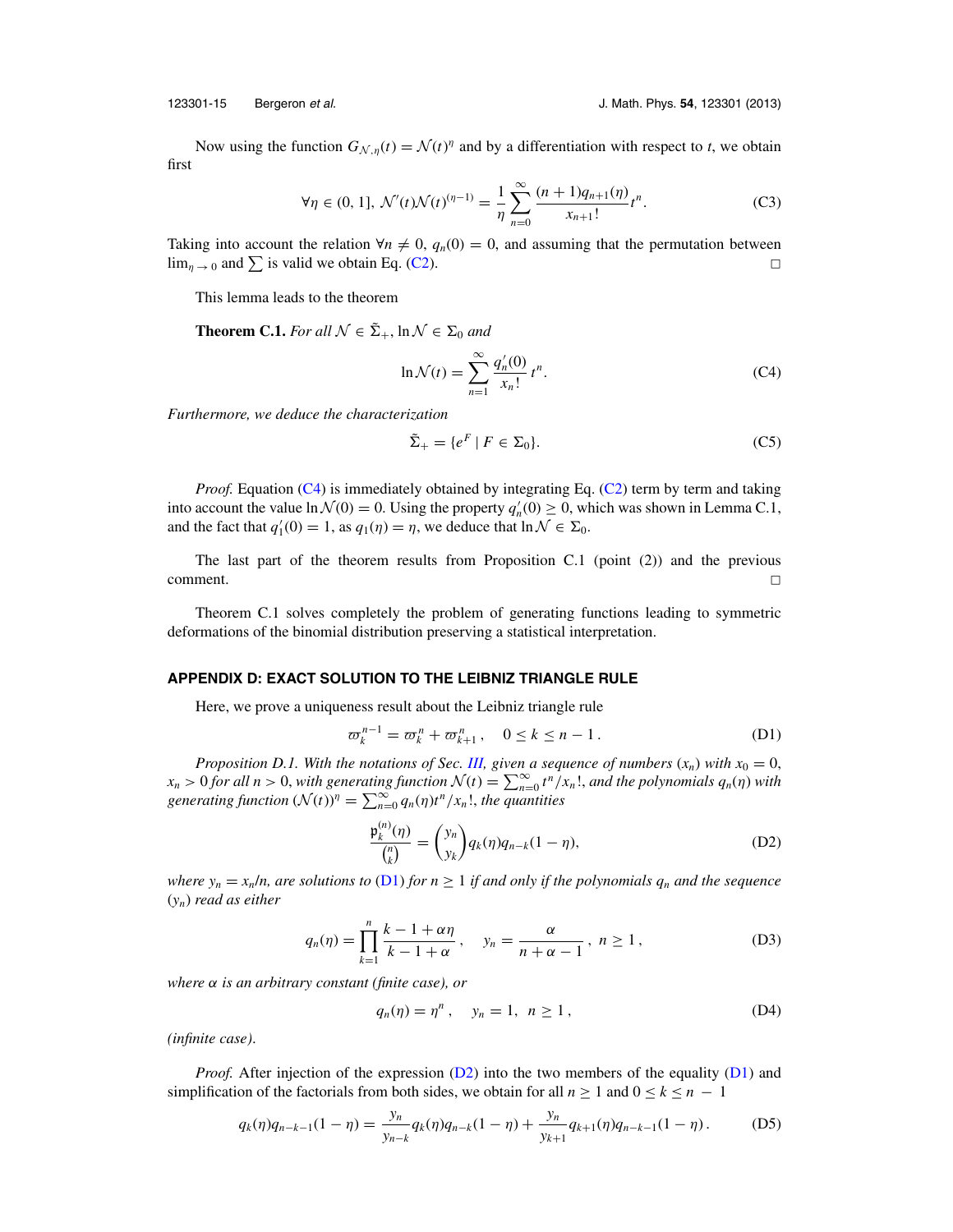<span id="page-16-0"></span>

We now particularize this identity to the case  $k = 0$ . From Sec. [III,](#page-3-0) we know that  $q_0(\eta) = 1$  and  $q_1(\eta) = \eta$ . There follows the recurrence relation

$$
q_n(\eta) = \left(1 + \frac{y_n}{y_1}(\eta - 1)\right) q_{n-1}(1 - \eta)
$$
 (D6)

and the explicit solution

$$
q_n(\eta) = \prod_{k=1}^n \left( 1 + \frac{y_k}{y_1} (\eta - 1) \right).
$$
 (D7)

We now divide [\(D5\)](#page-15-0) by  $q_k(\eta)$  and put  $\eta = 0$ . From Sec. [III,](#page-3-0) we know that  $q_n(1) = 1$  for all *n* and from (D6) we have  $q_{k+1}(0)/q_k(0) = 1 - y_{k+1}/y_1$ . Hence, we obtain the functional equation for  $Z(n) := 1/y_n$ 

$$
Z(n) = Z(n-k) + Z(k+1) - Z(1).
$$
 (D8)

This equation is of Cauchy-Pexider type<sup>20</sup> and is easily solved by recurrence. Its general solution is  $Z(n) = \mu n + \nu$ , where  $\mu$  and  $\nu$  are arbitrary constants. Now, we note that the only ratios  $v_k/v_1$ appear in the solution ( $D7$ ). Therefore, for all  $k \geq 1$ ,

$$
\frac{y_k}{y_1} = \frac{\mu + \nu}{\mu k + \nu} = \frac{1}{\frac{\mu}{\mu + \nu}k + \frac{\nu}{\mu + \nu}} = \frac{\alpha}{k - 1 + \alpha},
$$
 (D9)

where we have introduced the parameter  $\alpha = 1 + v/\mu$ . With this expression at hand, we eventually obtain [\(D3\)](#page-15-0). The limit case [\(D4\)](#page-15-0) corresponds to  $\alpha \to \infty$  and is trivially verified.  $\Box$ 

#### $\mathsf{APPENDIX}$  E: PROOF OF THE PROPERTIES OF  $\Sigma^{(1)}_+$ **+**

Using Eq. [\(29\)](#page-5-0), we obtain

$$
f_n = \sum_{k=1}^n \frac{B_{n,k}(a_1, a_2, \dots, a_{n-k+1})}{B_n(a_1, a_2, \dots, a_n)} k! \ge \frac{n! B_{n,n}(a_1)}{B_n(a_1, a_2, \dots, a_n)}.
$$
 (E1)

Because  $a_1 = 1$  for functions of  $\Sigma_+^{(1)}$ , and using Eq. [\(27\)](#page-5-0), we find the first property  $f_n \ge x_n!$ . Therefore, we have

$$
\forall \eta > 0, \ 0 \le \sum_{n=0}^{\infty} \frac{q_n(\eta)}{f_n} \le \sum_{n=0}^{\infty} \frac{q_n(\eta)}{x_n!},\tag{E2}
$$

and the right hand side of the inequality is finite because the radius of convergence of  $\mathcal{N}(t)$ <sup>n</sup>  $=\sum_{n=0}^{\infty}$ *qn*(η)  $\frac{n(\eta)}{x_n!}t^n$  is greater than 1 for functions of  $\Sigma^{(1)}_+$ . We conclude that  $\sum_{n=0}^{\infty}$ *qn*(η)  $\frac{\partial f}{\partial n}$  is finite. Finally, we have

$$
b_{m,n} = \int_0^1 q_m(\eta) q_n(1-\eta) d\eta = \sum_{i=0}^m \sum_{j=0}^n \frac{q_m^{(i)}(0) q_n^{(j)}(0)}{(i+j+1)!} \ge \frac{q_m^{(m)}(0) q_n^{(n)}(0)}{(m+n+1)!}.
$$
 (E3)

Since for functions belonging to  $\Sigma^{(1)}_+$  we have  $q_n^{(n)}(0) = x_n!$ , we obtain the last inequality  $b_{m,n}$  $\geq x_m!x_n!/(m + n + 1)!$ .

<sup>&</sup>lt;sup>1</sup> E. M. F. Curado, J. P. Gazeau, and L. M. C. S. Rodrigues, "On a generalization of the binomial distribution and its Poisson-like limit," [J. Stat. Phys.](http://dx.doi.org/10.1007/s10955-011-0383-8) **146**, 264–280 (2012).

<sup>&</sup>lt;sup>2</sup> H. Bergeron, E. M. F. Curado, J. P. Gazeau, and L. M. C. S. Rodrigues, "Generating functions for generalized binomial distributions," [J. Math. Phys.](http://dx.doi.org/10.1063/1.4757601) **53**, 103304 (2012).

<sup>&</sup>lt;sup>3</sup> E. M. F. Curado, J. P. Gazeau, and L. M. C. S. Rodrigues, "Non-linear coherent states for optimizing quantum information, Proceedings of the Workshop on Quantum Nonstationary Systems, October 2009, Brasilia. Comment section (CAMOP)," [Phys. Scr.](http://dx.doi.org/10.1088/0031-8949/82/03/038108) **82**, 038108 (2010).

<sup>4</sup> V. V. Dodonov, [J. Opt. B: Quantum Semiclassical Opt.](http://dx.doi.org/10.1088/1464-4266/4/1/201) **4**, R1 (2002), and references therein.

<sup>5</sup> J.-P. Gazeau, *Coherent States in Quantum Physics* (Wiley, 2009).

<sup>6</sup>R. Hanel, S. Thurner, and C. Tsallis, [Eur. Phys. J. B](http://dx.doi.org/10.1140/epjb/e2009-00330-1) **72**, 263–268 (2009).